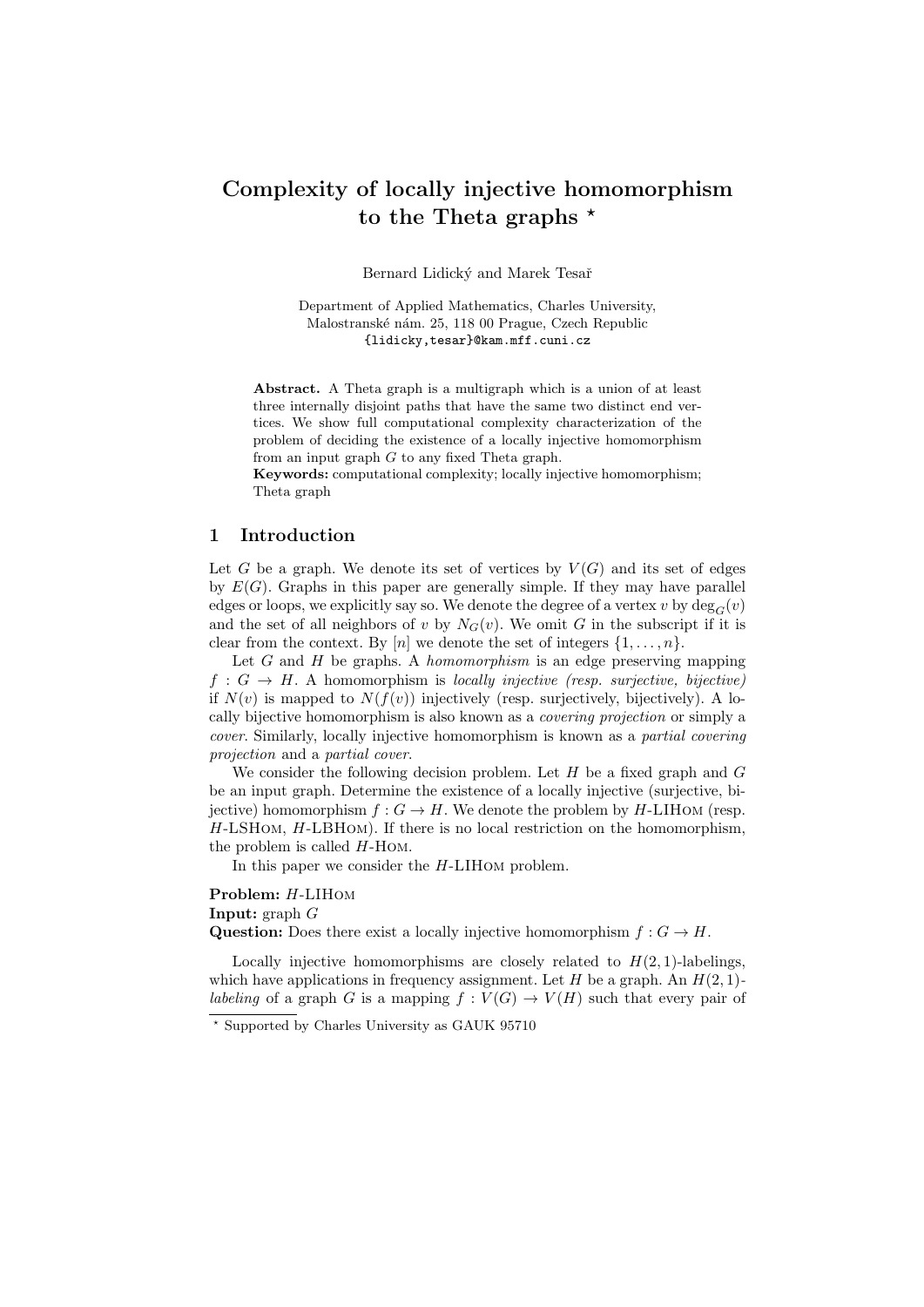adjacent vertices are mapped to distinct and nonadjacent vertices. Moreover, image of every pair of vertices in distance two is two distinct vertices. The mapping f corresponds to a locally injective homomorphism to the complement of  $H$ .

The computational complexity of H-Hom was fully determined by Hell and Ne $\check{\text{se }}$  [9]. They show that the problem is solvable in polynomial time if  $H$  is bipartite and it is NP-complete otherwise.

The study of H-LSHom was initiated by Kristiansen and Telle [13] and completed by Fiala and Paulusma [8] who gave a full characterization by showing that H-LSHom is NP-complete for every connected graph on at least three vertices.

The complexity of locally bijective homomorphisms was first studied by Bodlaender [2] and Abello et al. [1]. Despite the effort [10–12] the complete characterization is not known.

Similarly for the locally injective homomorphism the dichotomy for the complexity is not known. Some partial results can be found in [4, 5, 7]. Fiala and Kratochv´ıl [6] also considered a list version of the problem and showed dichotomy.

Fiala and Kratochvíl  $[5]$  showed, that H-LBHOM is reducible in polynomial time to  $H$ -LIHOM. Hence it makes sense to study the complexity of  $H$ -LIHOM where H-LBHOM is solvable in polynomial time. This is the case for Theta graphs, which we consider in this paper. Note that no other direct consequences of complexity of H-Hom or H-SHom to H-LIHom are known.

Fiala and Kratochvíl  $[4]$  showed, that if Theta graph  $H$  contains only simple paths of length a, then H-LIHom is always polynomial. They also showed that if  $H$  contains only simple paths of two different lengths  $a$  and  $b$ , then:

- if both  $a$  and  $b$  are odd, then  $H$ -LIHOM is polynomial,
- if  $a$  and  $b$  have different parity, then  $H$ -LIHOM is NP-complete,
- if both a and b are even, then  $H$ -LIHOM is as hard as  $H'$ -LIHOM, where  $H'$ is a Theta graph, that arise from  $H$  by replacing paths of length  $a$ , resp.  $b$ by paths of lengths  $\frac{a}{2}$ , resp.  $\frac{b}{2}$ .

The study of Theta graphs continues in the work of Fiala et al. [7], which proves NP-completeness for Theta graphs with exactly three odd different lengths of simple paths. We extend the last result to all Theta graphs, which finishes the complexity characterization of Theta graphs.

**Theorem 1.** Let  $H$  be a Theta graph with simple paths of at least three distinct lengths. Then H-LIHom problem is NP-complete.

In the next section, we introduce several definitions and gadgets which we use in NP-hardness reductions. In Section 3 we state necessary Lemmas for the proof of Theorem 1. We postpone proofs of some Propositions and Lemmas to Appendix due to the page limit for the paper.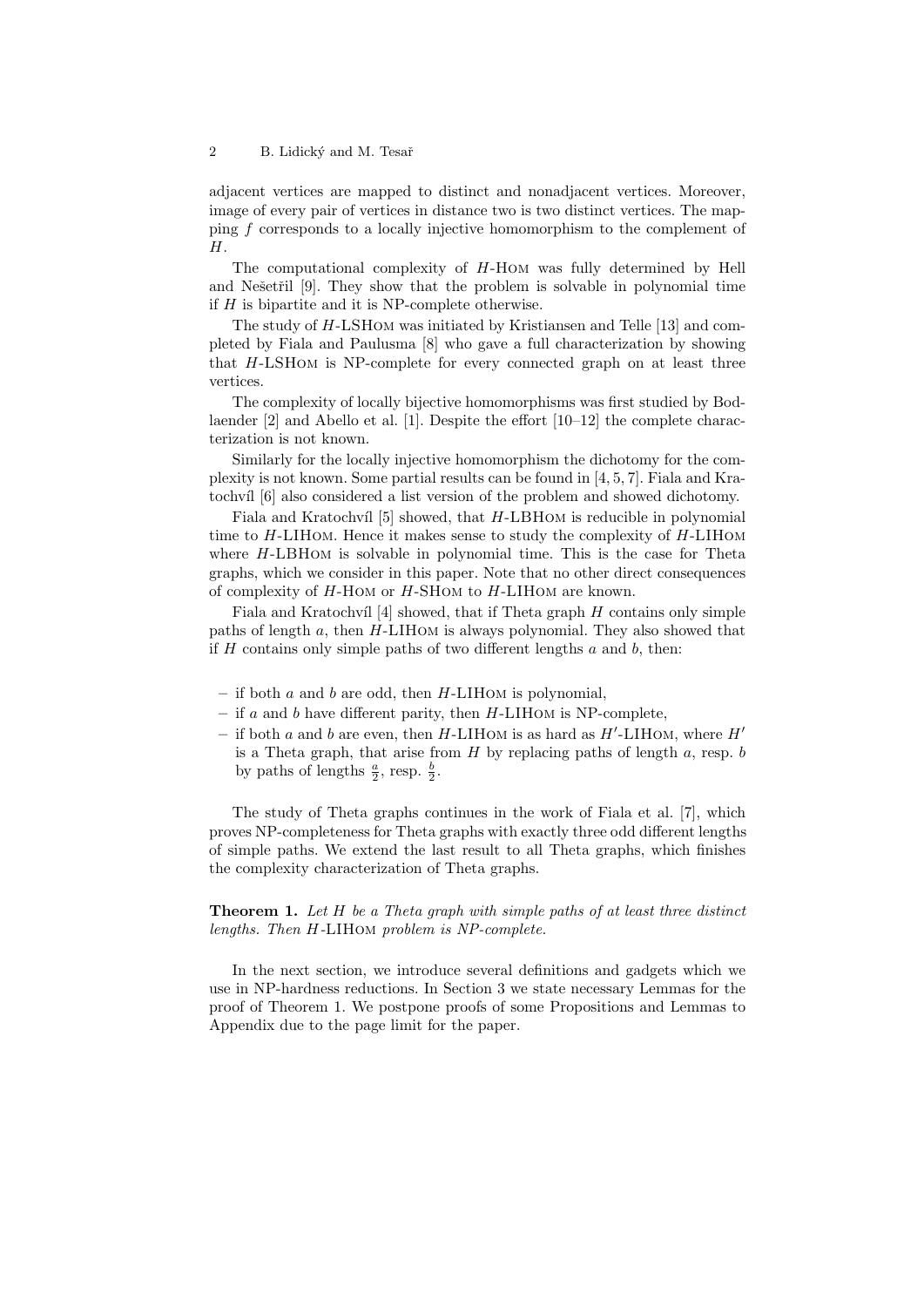Complexity of locally injective homomorphism to the Theta graphs 3

# 2 Definitions and Gadgets

A graph G is a Theta graph (or  $\Theta$ -graph) if it is the union of at least three internally disjoint paths that have the same two distinct end vertices. We denote the two vertices of degree at least three by  $A$  and  $B$ . Note that if two paths of the union are of length one, the resulting graph have parallel edges.

A  $\Theta$ -graph  $\mathcal T$  is denoted by  $\Theta(a_1^{t_1}, a_2^{t_2}, \ldots, a_n^{t_n})$ , where  $1 \leq a_1 < a_2 < \cdots < a_n$ and  $t_i \geq 1$  for all  $1 \leq i \leq n$ , if  $\mathcal T$  is the union of paths of lengths  $a_1, a_2, \ldots, a_n$ and  $t_i$  are the corresponding multiplicities. We write  $a_i$  instead of  $a_i^1$ . We assume that  $n \geq 3$  as the case  $n \leq 2$  is already solved [4].

Throughout this section we assume that  $\mathcal{T} = \Theta(a_1^{t_1}, \ldots, a_n^{t_n})$  is some Θ-graph.

Let G be a graph and  $v_1, v_2, \ldots, v_n$  be a path in G. The path is *simple* if  $v_1$  and  $v_n$  are vertices of degree at least three and all inner vertices of the path have degree two. We denote a simple path of length n by  $SP_n$ .

Let G be a graph and f be a locally injective homomorphism from  $G$  to  $\mathcal{T}$ . Note that f must map all vertices of degree at least three to A or B in  $\mathcal T$ . Hence every end vertex of every simple path of  $G$  must be mapped to  $A$  or  $B$ . We call a vertex special if it has degree at least three or if we insist that it is mapped to A or B. Note that A and B are also special vertices and if  $v$  is a special vertex of degree less than three, then adding extra pendant leaves forces, that  $v$  must be mapped to A or B. We need to control what are the possible mappings of simple paths. Let  $v_1, v_2, \ldots, v_{l-1}, v_l$  be a simple path P. For a locally injective homomorphism f, define a function  $g_f^P(v_1, v_l) = a_i$  if the edge  $v_1v_2$  is mapped by f to an edge of  $SP_{a_i}$  in T. We omit the superscript P if there is only one simple path containing  $v_1$  and  $v_l$ .

We say that  $SP_n$  allows *decomposition*  $a_i - a_j$  if there exists a graph H containing a simple path  $P$  of length  $n$  with end vertices  $u$  and  $v$  and a locally injective homomorphism  $f: H \to \mathcal{T}$  such that  $g_f^P(u, v) = a_i$  and  $g_f^P(v, u) = a_j$ . We denote the decomposition by  $a_i -_k a_j$  (resp.  $a_i -_c a_j$ ) if it forces that  $f(u) =$  $f(v)$  (resp.  $f(u) \neq f(v)$ ).

In case of  $x-\mu y$  (resp.  $x-\mu y$ ) decomposition we say, that the decomposition keeps (resp. changes) the parity.

**Proposition 1.** Every simple path  $SP_{a_i}$  always allows decomposition  $a_i - c_i$ and does not allow decomposition  $a_i-\mathrm{k} a_i$ . Similarly, for  $i \neq j$  holds that  $SP_{a_i+a_j}$ always allows decomposition  $a_i -_k a_j$  and never allows  $a_i -_c a_j$ .

The proof of Proposition 1 as well as proofs of the other propositions is in Appendix.

Let M be a positive integer and  $\mathcal{E} \subseteq \{a_1, a_2, \ldots a_n\}$ . The following notation

 $M_{\mathcal{E}}^{\mathcal{T}}: x_1-y_1, x_2-y_2, \ldots, x_s-y_s, (z_1-w_1), (z_2-w_2), \ldots, (z_t-w_t)$ 

describes the list of all decompositions  $x - y$  of  $SP_M$  where  $x, y \in \mathcal{E}$ . Decompositions  $x_i - y_i$  must be possible and decompositions  $z_j - w_j$  are optional for all  $i \in [t]$  and  $j \in [s]$ . Moreover,  $-k$  and  $-c$  can be used instead of just  $-$ .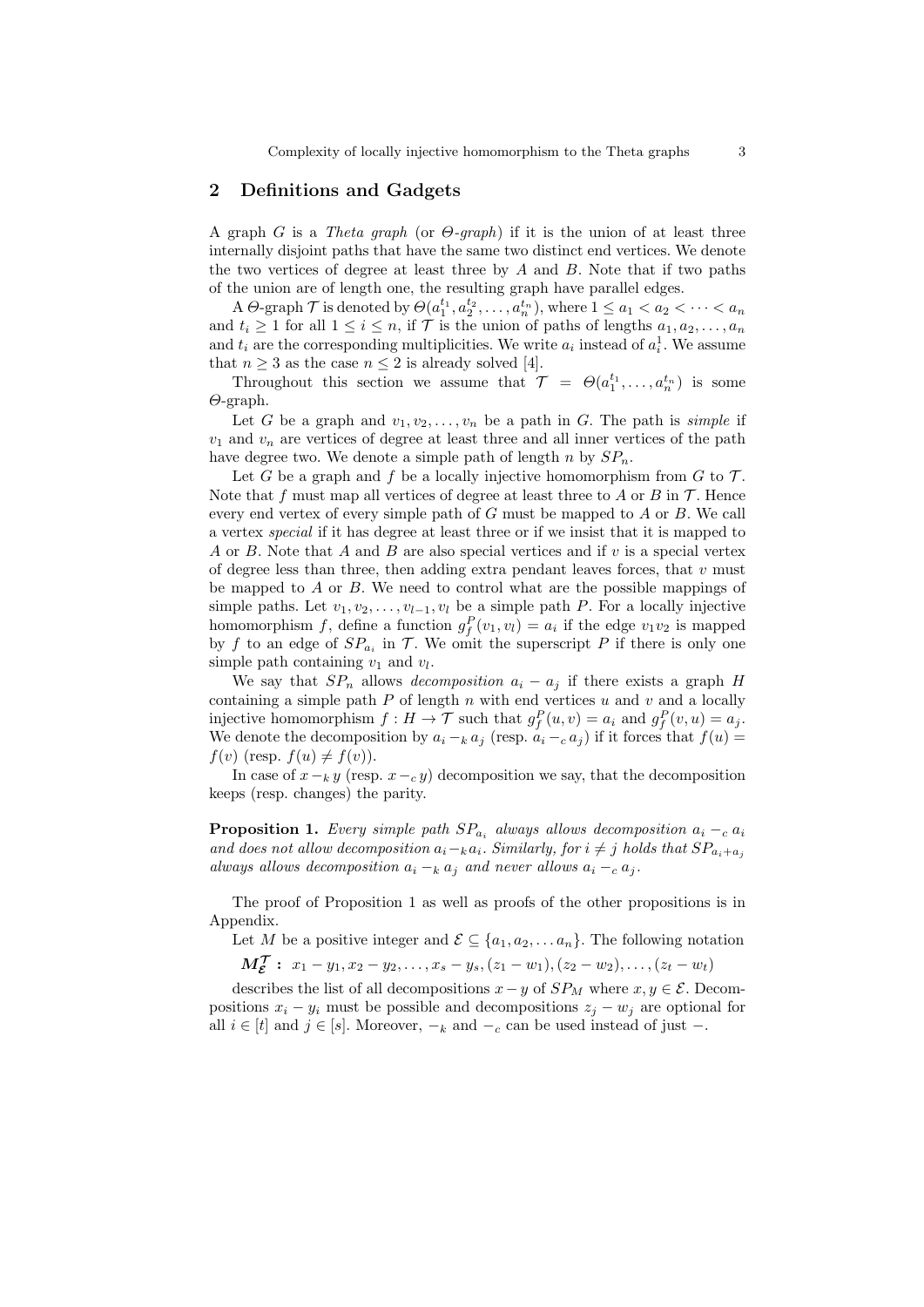Now we introduce gadget  $B_z^{\mathcal{T}}$ , which can be used for blocking a simple path of length z at some vertex. It has a central vertex y which is for every  $i \in [n]$ connected by paths of length  $a_i$  to vertices  $v_j^i$  where  $j \in [t_i]$ . Moreover, every vertex  $v_j^i$  except  $v_1^z$  has two extra pendant leaves (so  $v_j^i$  is special). If X is a copy of  $B_z^{\mathcal{T}}$ , we refer to the vertex  $v_1^z$  by  $X(w)$  or w if X is clear from the context. Moreover, we demand that  $w$  is special. See Figure 1.



**Fig. 1.**  $B_z^{\mathcal{T}}$  and a blocking gadget

**Proposition 2.** Let G be a graph and let X be a copy of  $B_z^{\mathcal{T}}$  in G. Moreover, w has degree at least three. Suppose, that there exists a locally injective homomorphism  $f: G \to \mathcal{T}$ . Then:

$$
g_f(w, y) = z = g_f(y, w)
$$

The gadget  $B_z^{\mathcal{T}}$  blocks usage of one z at w by forcing  $\mathcal{T}\text{-}\text{L}$ HOM to map the path wy to  $SP_z$  in  $T$ .

We usually need to use several copies of the gadget  $B_z^{\mathcal{T}}$  at once. Let  $d_1$ ,  $d_2, \ldots, d_n$  be nonnegative integers such that  $d_i \leq t_i$  for all  $i \in [n]$ . We define the  $(a_1^{d_1}, \ldots, a_n^{d_n})$ -blocking gadget to be the union of  $t_i - d_i$  copies of  $B_{a_i}^{\mathcal{T}}$  for every  $i \in [n]$  where there is only one vertex w shared by all of them. If X is a copy of the blocking gadget, we refer to the vertex w by  $X(w)$  or w if X is clear from the context. Note that we will consider only copies of the blocking gadget where vertex w is special.

In the notation we omit  $a^0$  and the superscript  $d_i$  if  $d_i = 1$ . In further figures, we depict the  $(a_1^{d_1}, \ldots, a_n^{d_n})$ -blocking gadget by a triangle with one vertex corresponding to w and with inscribed text  $a_1^{d_1}, \ldots, a_n^{d_n}$ , see Figure 1.

**Proposition 3.** Let G be a graph and X be a copy of  $(a_1^{d_1}, a_2^{d_2}, \ldots, a_n^{d_n})$ -blocking gadget in G where  $\deg_G(w) \geq 3$ . Let  $P_1, P_2, \ldots, P_k$  be the all simple paths, starting at w with without any other intersection with the blocking gadget X and with end points  $u_1, u_2, \ldots, u_k$ . Suppose, that there exists a locally injective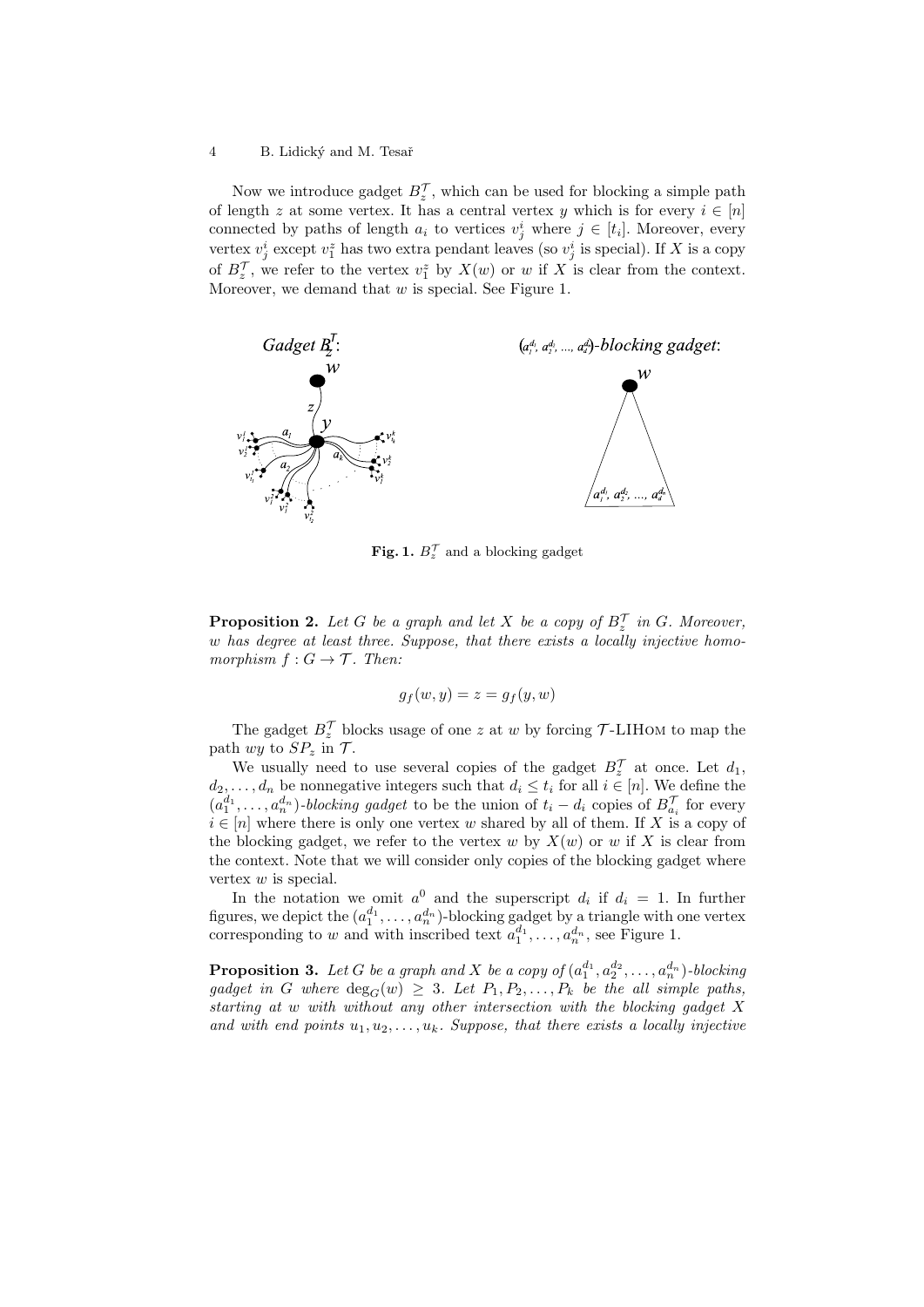homomorphism  $f: G \to \mathcal{T}$ . Then  $k \leq \sum_{i=1}^n d_i$  and

$$
\forall i \in [n]: \ \ | \{u_j, g_f^{P_j}(w, u_j) = a_i\} | \leq d_i.
$$

Note that the blocking gadget on its own is not sufficient for reducing  $\Theta(a^k, b^l, c^m, a_4^{t_4}, \ldots, a_n^{t_n})$  to  $\Theta(a, b, c)$ . The obstacle is that a simple path may have different possible inner decompositions and the blocking gadget cannot be used inside paths in general.

Apart from blocking some paths we also need to force that several special vertices are mapped to the same vertex (to  $A$  or  $B$ ). Hence we introduce the following gadget.

**Definition 1.** Let  $\mathcal{T} = \Theta(a^k, b^l, c^m, a_4^{t_4}, \ldots, a_n^{t_n})$  be a  $\Theta$ -graph. Let  $r \geq 2$  be an integer and N be the smallest power of two such that  $N \geq 2r$ . Define a graph  $PC_a^{\mathcal{T}}(r)$  (see Figure 2) with special vertices  $u_1, u_2, \ldots, u_{2N-1}, u'_1, u'_2, \ldots, u'_{N-1},$  $v_1, v_2, \ldots, v_{2N-1}, v'_1, v'_2, \ldots, v'_{N-1}$  to be a graph constructed in the following way:

- $\forall i \in \{1, 2, ..., N-1\}$ , connect vertex  $u'_i$  with vertices  $u_i$ ,  $u_{2i}$  and  $u_{2i+1}$  by paths of lengths c, a and b (in this order),
- $\forall i \in \{1, 2, ..., N 1\}$ , connect vertex  $v'_i$  with vertices  $v_i$ ,  $v_{2i}$  and  $v_{2i+1}$  by paths of lengths c, a and b (in this order),
- $\forall i \in \{2, 3, \ldots, N-1\},$  take copies  $U_i$  and  $V_i$  of  $(a, c)$ -blocking gadget if i is even and  $(b, c)$ -blocking gadget if i is odd and identify vertex  $u_i$  with  $U_i(w)$ and vertex  $v_i$  with  $V_i(w)$ ,
- $\forall i \in \{1, 2, \ldots, N-1\},$  take copies  $U'_i$  and  $V'_i$  of  $(a, b, c)$ -blocking gadget and identify vertex  $u'_i$  with  $U'_i(w)$  and vertex  $v'_i$  with  $V'_i(w)$ ,
- $-$  identify vertex  $u_1'$  with  $v_1$  and vertex  $v_1'$  with  $u_1$ .



**Fig. 2.** Graph  $PC_a^{\mathcal{T}}(N)$  and local neighborhood of vertices  $u_i$  and  $u'_i$ 

**Proposition 4.** Let  $r \geq 2$  be an integer,  $\mathcal{T} = \Theta(a^k, b^l, c^m, a_4^{t_4}, \ldots, a_n^{t_n})$  be a  $\Theta$ -graph and let Z be a copy of graph  $PC_a^{\mathcal{T}}(r)$  in a graph G. Let N be as in the definition of  $PC_a^{\mathcal{T}}(r)$ . Suppose, that there exists a locally injective homomorphism  $f: G \to \mathcal{T}$ , such that for all  $i \in [2N-1]: f(Z(u_i)), f(Z(v_i)) \in \{A, B\}.$ Then for all even  $i, j \in \{N, N+1, \ldots, 2N-1\}$  the following hold:

$$
f(Z(u_i)) = f(Z(u_j)) \neq f(Z(v_j)) = f(Z(v_i)),
$$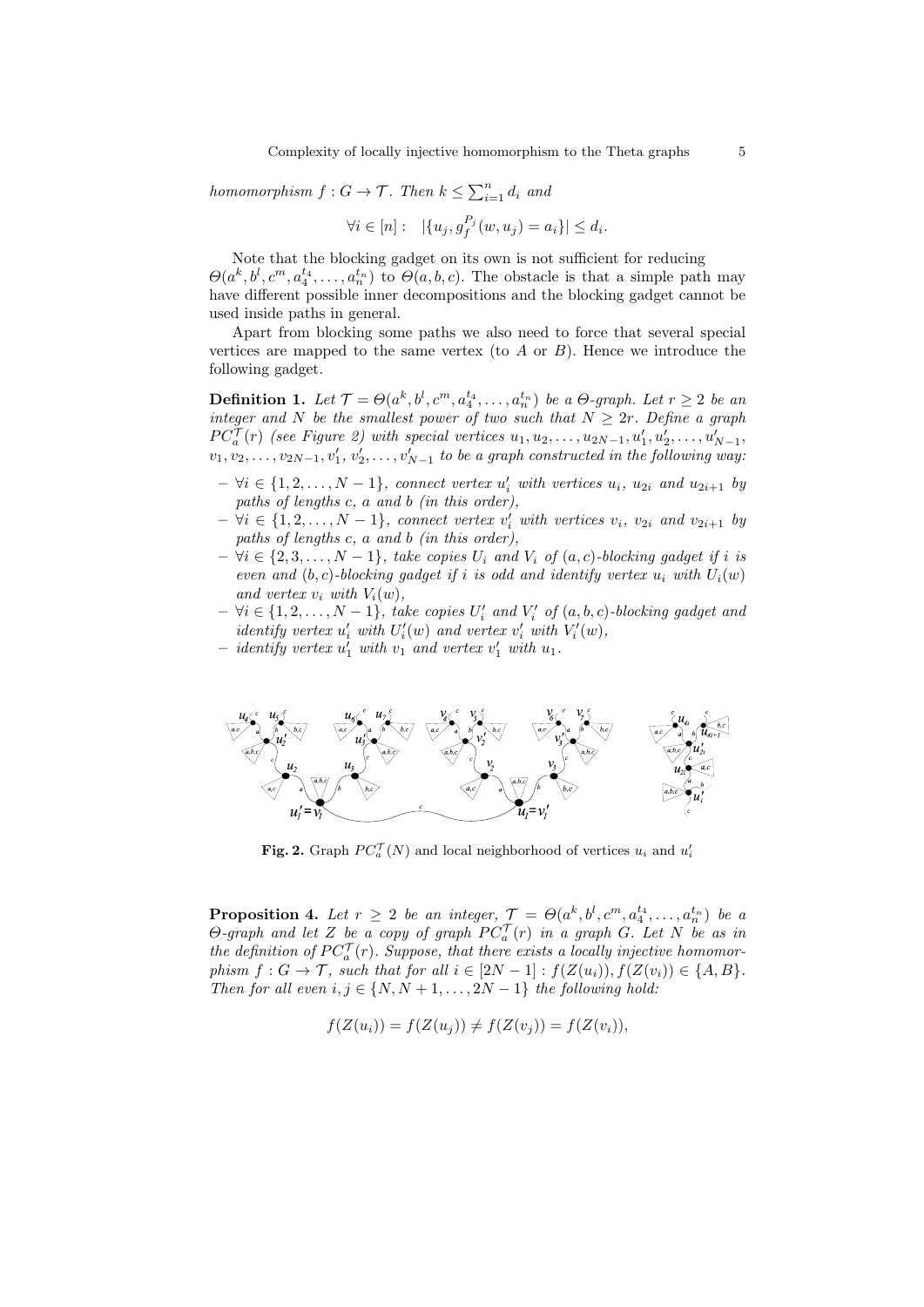$$
g_f(Z(u_i), Z(u'_{i/2})) = a = g_f(Z(v_j), Z(v'_{j/2})).
$$

Let Z be a copy of  $PC_a^{\mathcal{T}}(r)$ . For  $i \in [N]$  we define  $Z(x_i)$  to be  $u_{N+2i-2}$ and  $Z(y_i)$  to be  $v_{N+2i-2}$ . Similarly as the gadget  $PC_a^{\mathcal{T}}(r)$ , we define a gadget  $PC_b^{\mathcal{T}}(r)$ , with the only difference, that a and b are swapped in the construction. We call the graphs  $PC_a^{\mathcal{T}}(r)$  and  $PC_b^{\mathcal{T}}(r)$  parity controllers. With parity controllers we are able to create arbitrary many special vertices, which are mapped to the same vertex of  $\mathcal T$  in every locally injective homomorphism to  $\mathcal T$ . Moreover, each of these special vertices is an end point of a path which must be mapped to a simple path of length a (resp. b) in  $\mathcal{T}$ .

For some  $\mathcal T$ , we reduce 3-SAT or NAE-3-SAT to  $\mathcal T$ -LIHOM. In the reduction we use copies the following gadget for representing clauses.

Let  $\mathcal{T} = \Theta(a^k, b^l, c^m, a_4^{t_4}, \ldots, a_n^{t_n})$  be a  $\Theta$ -graph. We define  $\mathcal{T}$ -clause gadget to be a graph with special vertices  $u_0, u_1, u_2, u_3$  such that, for all  $i \in \{1, 2, 3\}$ , vertex  $u_i$  is connected to  $u_0$  by a path of length  $a + b + c$  and  $u_0$  is identified with the vertex  $X(w)$ , where X is a copy of the  $(a, b, c)$ -blocking gadget. If Y is a copy of T-clause gadget, we refer to the vertices  $u_j$  by  $Y(u_j)$  or  $u_j$  if Y is clear from the context for all  $j \in \{0, 1, 2, 3\}$ . Note that we will consider only such copies of  $\mathcal T$ -clause gadget, that vertices  $u_1, u_2$  and  $u_3$  are special. See Figure 3.



Fig. 3.  $\mathcal{T}\text{-clause gadget}$ 

Let Y be a copy of the T-clause gadget and  $\gamma \in \{a, b\}$ . We say, that T is  $\gamma$ -positive if and only if there exists a locally injective homomorphism  $f: Y \to \mathcal{T}$ such that:

$$
- f(u_0) \neq f(u_1) = f(u_2) = f(u_3) \in \{A, B\},
$$
  

$$
- g_f(u_1, u_0) = g_f(u_2, u_0) = g_f(u_3, u_0) = \gamma.
$$

**Proposition 5.** Let  $a < b < c$  be positive integers, such that  $a + b \neq c$ . Let  $\mathcal{T} \;=\; \Theta(a^k, b^l, c^m, a_4^{t_4}, \ldots, a_n^{t_n})\;$  be a  $\Theta$ -graph and Y be the  $\mathcal{T}$ -clause gadget. Let  $\gamma \in \{a, b\}$  and  $x, y, z \in \{\gamma, c\}.$ 

Then there exists a locally injective homomorphism  $f: Y \to \mathcal{T}$  satisfying:

- $-f(u_0) \neq f(u_1) = f(u_2) = f(u_3) \in \{A, B\},\$
- $-g_f(u_1, u_0) = x, g_f(u_2, u_0) = y, g_f(u_3, u_0) = z$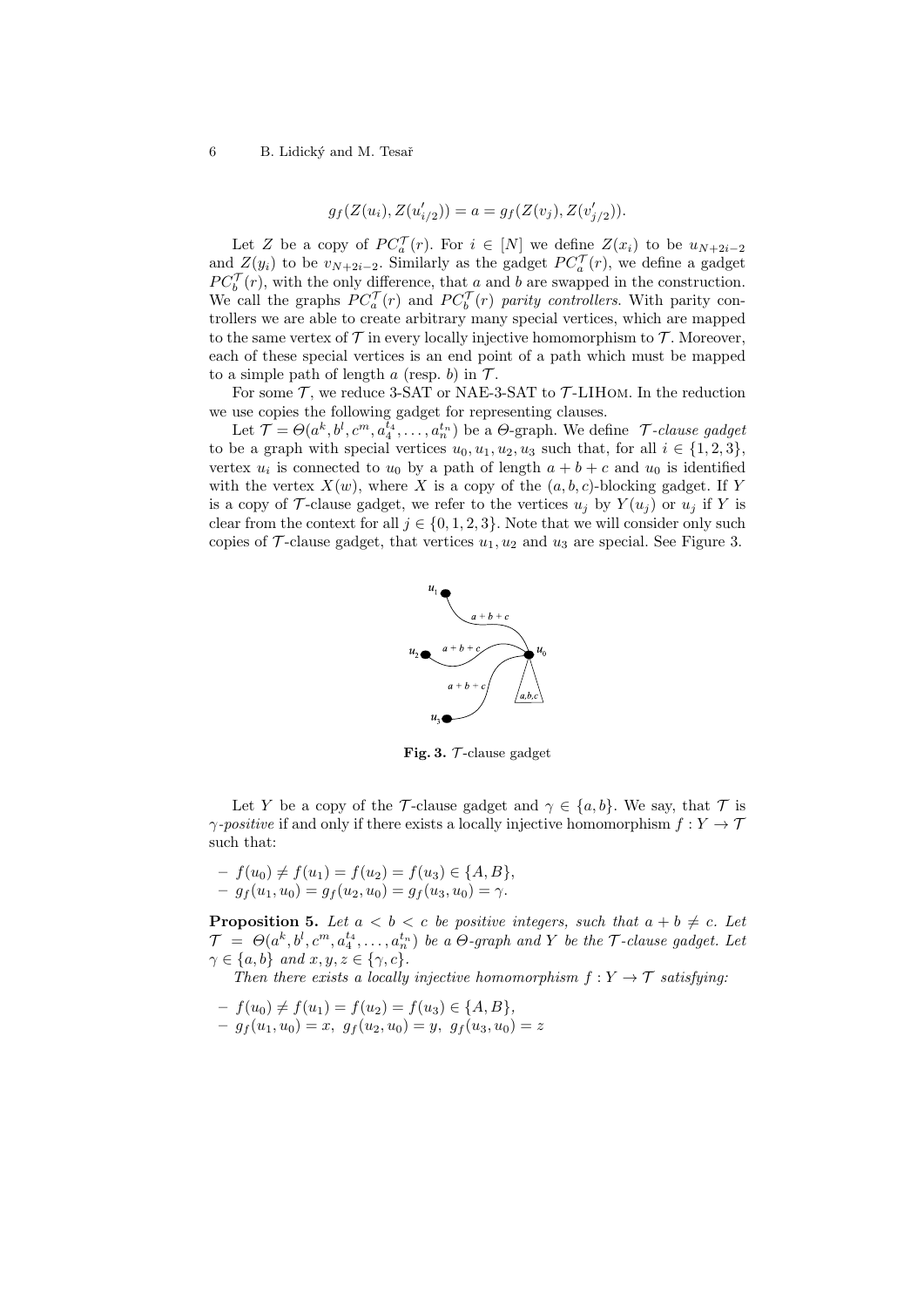if and only if at least one of the following conditions hold:

 $- \{x, y, z\} = \{\gamma, c\},\$  $- x = y = z = \gamma$  and  $\mathcal{T}$  is  $\gamma$ -positive.

# 3 NP-Completeness reductions

In this section we give several lemmas, which each show NP-completeness for some  $\Theta$ -graphs. Together, they cover all  $\Theta$ -graphs and hence they imply Theorem 1. We present the proof only of Lemma 1. Proofs of the other lemmas are in Appendix.

Note that the lemmas show only NP-hardness as  $H$ -LIHOM is clearly in  $NP$ for any  $H$ .

In this section we assume that  $\mathcal{T} = \Theta(a^k, b^l, c^m, a_4^{t_4}, \dots, a_n^{t_n}).$ 

Lemmas are grouped into three blocks, which reflect what type of reduction is used. Reductions in each group are similar. The first group shows NP-hardness from 3-SAT and NAE-3-SAT.

**Lemma 1.** Let  $\mathcal{T}$  be a  $\Theta$ -graph such that  $a + b \neq c$  and  $(a + b)_{a,b,c}^{\mathcal{T}}: a - b, (a - a)$  $(a + c)_{a,b,c}^{\mathcal{T}}: a - c, (a - a), (b - b)$ then  $T$ -LIHOM is NP-complete.

*Proof.* Let  $\phi = \vee_{i=1}^{p} (c_i^1 \wedge c_i^2 \wedge c_i^3)$  be a boolean formula in conjunctive normal form with variables  $s_1, s_2, \ldots, s_r$  (where every clause has exactly 3 literals). Let var, neg and ord be functions from the set of all literals of the formula  $\phi$ , such that  $var(c_i^j)$  is the variable corresponding to the literal  $c_i^j$ ,  $neg(c_i^j)$  is 0 if the literal  $c_i^j$  is a positive occurrence of the variable  $var(c_i^j)$  and  $neg(c_i^j) = 1$ otherwise, and  $ord(c_i^j)$  is the order of occurrence of the literal of the variable  $var(c_i^j)$  in  $\phi$ .



Fig. 4. Variable gadget  $\alpha$ 

Define variable gadget  $\alpha$  of order h (see Figure 4) as a graph with special vertices  $v_0, v_1, \ldots, v_{3h-1}$  such that for all  $i \in \{0, \ldots, h-1\}$ , vertices  $v_{3i}$  and  $v_{3i+1}$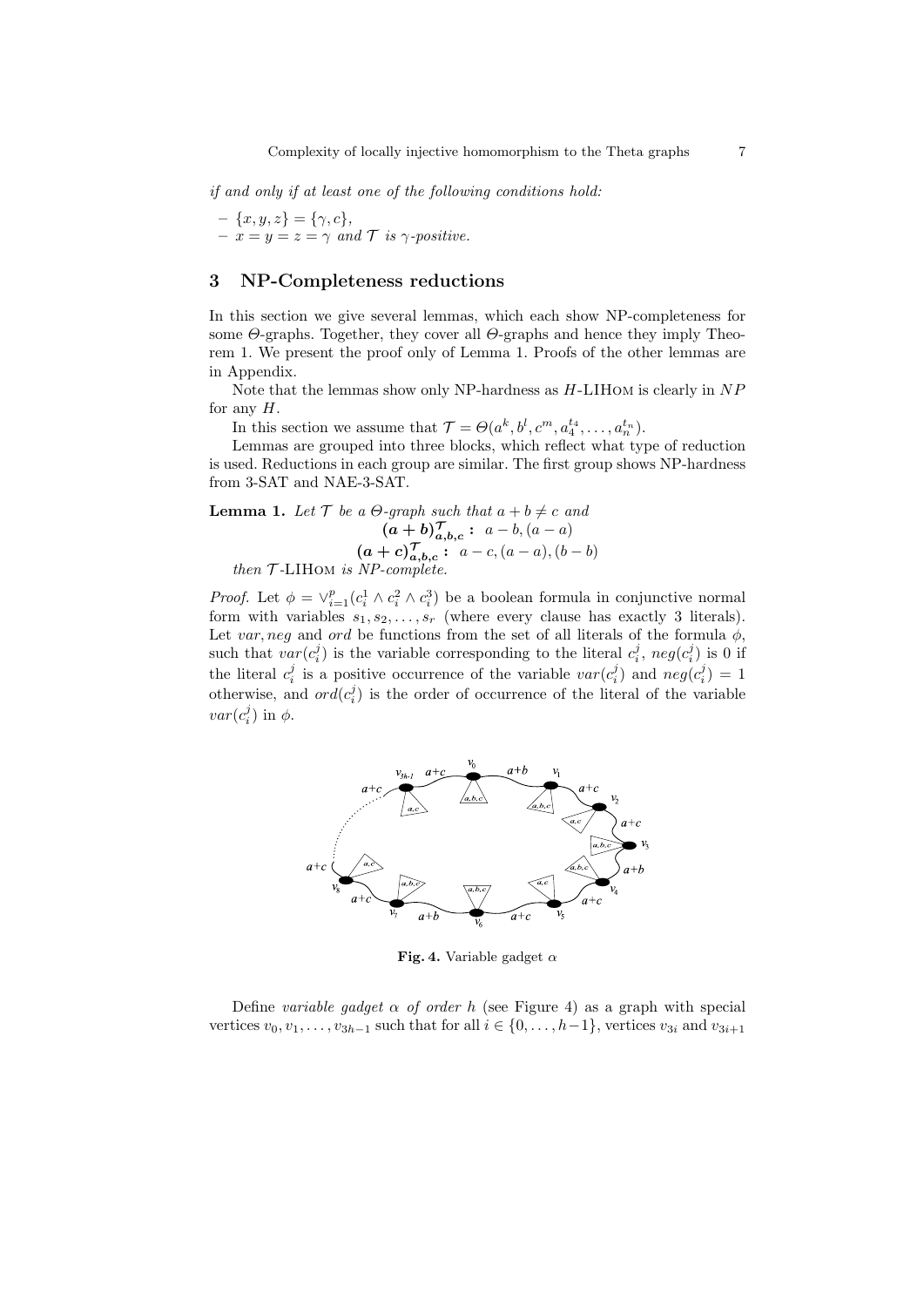are connected by a path of length  $a + b$  and vertices  $v_{3i+1}$  and  $v_{3i+2}$  as well as vertices  $v_{3i+2}$  and  $v_{3i+3}$  are connected by a path of length  $a + c$  (all indices are counted by modulo 3h). For every  $i \in \{0, \ldots, h-1\}$  we take two copies  $B_i^0$  and  $B_i^1$  of the  $(a, b, c)$ -blocking gadget and identify the vertex  $B_i^0(w)$  with the vertex  $v_{3i}$  and the vertex  $B_i^1(w)$  with the vertex  $v_{3i+1}$ , and for every  $j = 0, \ldots, h-1$ we take a copy  $B_i^2$  of the  $(a, c)$ -blocking gadget and identify the vertex  $B_i^2(w)$ with the vertex  $v_{3i+2}$ .

For every  $i \in [r]$ , let  $n_i$  be the number of occurrences of the variable  $s_i$  in the formula  $\phi$ , let  $X_i$  be a copy of the variable gadget  $\alpha$  of order  $n_i + 1$ . For every  $j \in [p]$  let  $Z_j$  be a copy of the the clause gadget and let Y be a copy of the parity controller  $PC_b^{\mathcal{T}}(r)$ . Now define a graph  $G_{\phi}$ , which contains copies  $X_1, \ldots, X_r, Z_1, \ldots, Z_p, Y$  and for every literal  $c_j^d$  of the formula  $\phi$ , if  $var(c_j^d) = s_i$ then we identify the vertices  $X_i(v_{3ord(c_j^d)+neg(c_j^d)-3})$  and  $Z_j(u_d)$ . For every  $i \in [r]$ we replace the copy of the  $(a, c)$ -blocking gadget on vertex  $X_i(v_{3n_i+2})$  by a copy of the  $(a, b, c)$ -blocking gadget and identify vertices  $X_i(v_{3n_i+2})$  and  $Y(x_i)$ (clearly the combination of the  $(a, b, c)$ -blocking gadget and Y creates for the vertex  $X_i(v_{3n_i+2})$  the same constraints as the  $(a, c)$ -blocking gadget), and to every vertex  $X_i(v_i)$  and  $Y(y_i)$  of degree less then three we add new pendant leaves (so all vertices  $X_i(v_i)$  and  $Y(y_i)$  are special).

We claim, that if  $\mathcal T$  is b-positive then  $\phi$  is satisfiable if and only if there exists a locally injective homomorphism from  $G_{\phi}$  to  $\mathcal{T}$ . And if  $\mathcal{T}$  is not b-positive then  $\phi$  is NAE-satisfiable if and only if there exists a locally injective homomorphism from  $G_{\phi}$  to  $\mathcal{T}$ . The fact that 3-SAT and NAE-3-SAT are NP-complete problems and  $\mathcal{T}\text{-LIHOM}$  is in NP imply that  $\mathcal{T}\text{-LIHOM}$  is NP-complete.

At first suppose that  $\mathcal T$  is b-positive and there exists a locally injective homomorphism  $f: G_{\phi} \to \mathcal{T}$ . Let X be one of the copies of the variable gadget  $\alpha$  of order d in  $G_{\phi}$ . Since  $(a+b)_{a,b,c}^{\mathcal{T}}: a_{k}(a-a)$ , we know that  $g_{f}(v_{0}, v_{1}) \in \{a, b\}$ . If  $g_f(v_0, v_1) = b$ , then necessarily  $g_f(v_1, v_0) = a$ . But since there is a copy of the  $(a, b, c)$ -blocking gadget on vertex  $v_1$  we know, that  $q_f(v_1, v_2)$  is b or c. Since  $(a + c)_{a,b,c}^{\mathcal{T}}: a_{k,c} \cdot (a - a), (b - b)$  if  $g_f(v_1, v_2) = b$ , then  $g_f(v_2, v_1) = b$ , which is not possible because of the copy of the  $(a, c)$ -blocking gadget on  $v_2$  and so  $g_f(v_1, v_2) = c$  and necessary  $g_f(v_2, v_1) = a, g_f(v_2, v_3) = c, g_f(v_3, v_2) = a$  and then necessarily  $g_f(v_3, v_4) = b$ . And since the gadget X is symmetric, we can continue in the same way until we reach the vertex  $v_0$  again. Then  $\forall i \in \{0, \ldots, d-2\}$ if there exists a simple path from  $v_{3i}$  to  $Z(u_0)$  for some copy Z of the clause gadget, then  $g_f(v_{3i}, Z(u_0)) = c$  (the corresponding literal is false) and analogically for the simple path from  $v_{3i+1}$  to  $Z(u_0)$ , for which holds  $g_f(v_{3i+1}, Z(u_0)) = b$  (the corresponding literal is true). In this case we say that the variable corresponding to  $X$  is false.

If  $g_f(v_0, v_1) = a$  then we use a similar idea as in the previous paragraph, but we argue in the counterclockwise order  $(g_f(v_0, v_{3d-1})$  must be c, etc.) and analogically we get, that if appropriate simple paths exists then  $g_f(v_{3i}, Z(u_0)) =$ b (the corresponding literal is true), resp.  $g_f(v_{3i+1}, Z(u_0)) = c$  (the corresponding literal is false). In this case we say that the variable corresponding to  $X$  is true.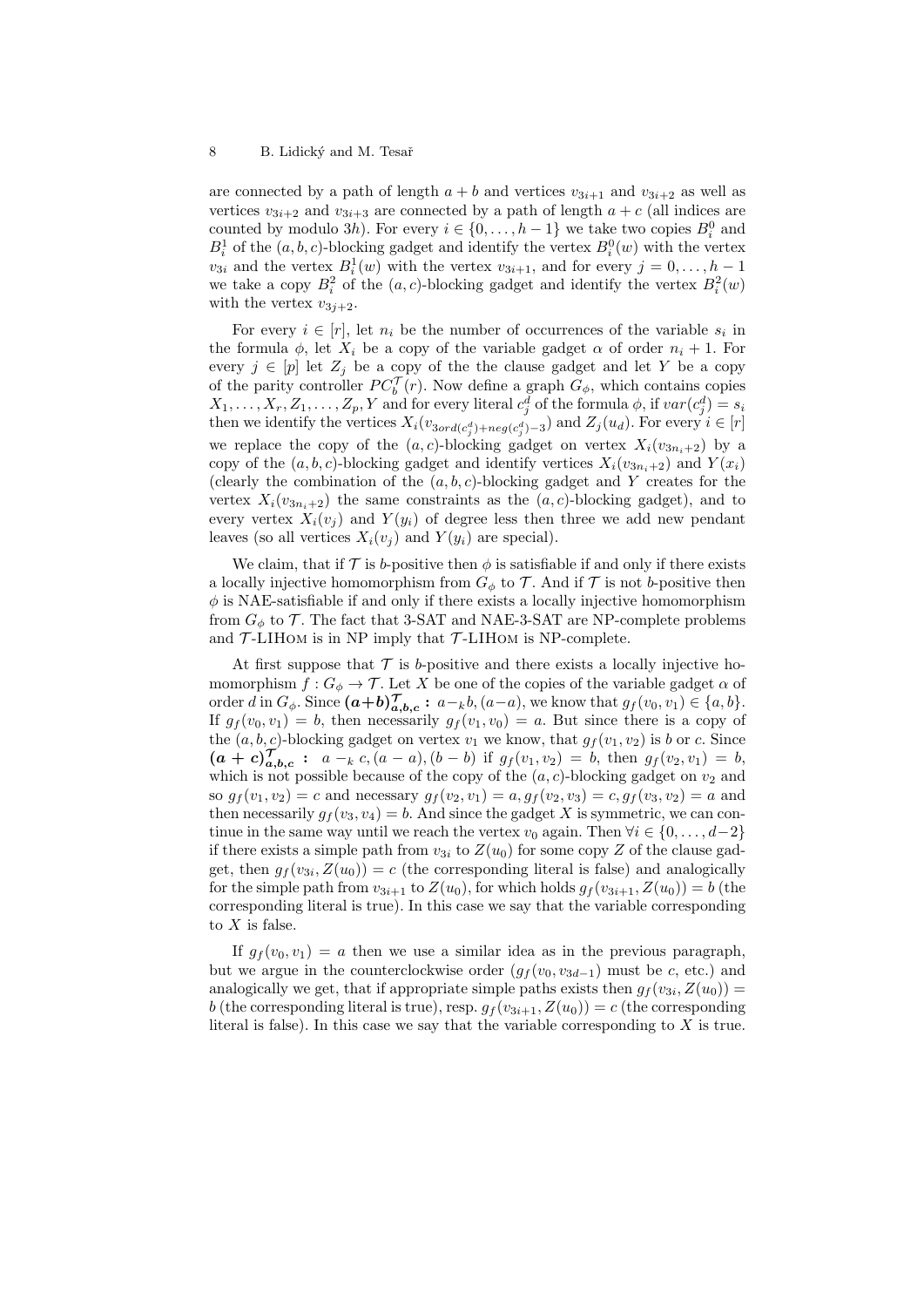We claim that in this evaluation every clause of  $\phi$  is satisfied. If not, then there exists a copy of the clause gadget Z corresponding to some clause and  $g_f(u_1, u_0) = g_f(u_2, u_0) = g_f(u_3, u_0) = c$  in Z. Since there is a copy of the  $(a, b, c)$ -blocking gadget at vertex  $u_0$ , without loss of generality we suppose that  $g_f(u_0, u_1) = c$ . Thus the simple path  $u_0u_1$  of length  $a+b+c$  allows decomposition c − c. But this is not possible because  $0 < a + b < c + a$  and  $a + b \neq c$ , a contradiction.

On the other side, if  $\mathcal T$  is b-positive and formula  $\phi$  is satisfiable, then there exists a locally injective homomorphism  $f: G_{\phi} \to \mathcal{T}$ . Suppose that  $e: \{s_1, \ldots, s_r\} \to$  ${true, false}$  is a satisfying evaluation of the variables of  $\phi$  and predefine a function  $f: G_{\phi} \to \mathcal{T}$  in the following way. For every  $i \in [r]$  let  $n_i$  be the number of occurrences of variable  $s_i$  in  $\phi$  and let  $X_i$  be a copy of the variable gadget  $\alpha$ corresponding to  $s_i$ , for every  $j = 0, \ldots, 3n_i + 2$  define  $f(v_j) = A$  and

– if  $e(s_i) = true$ , then for all  $j \in \{0, ..., n_i\} : g_f(v_{3i}, v_{3i+1}) = a$ ,  $g_f(v_{3j+1}, v_{3j}) = b, g_f(v_{3j+1}, v_{3j+2}) = a, g_f(v_{3j+2}, v_{3j+1}) = c,$  $g_f(v_{3j+2}, v_{3j+3}) = a, \quad g_f(v_{3j+3}, v_{3j+2}) = c,$ – if  $e(s_i) = false$ , then for all  $j \in \{0, ..., n_i\} : g_f(v_{3i}, v_{3i+1}) = b$ ,  $g_f(v_{3j+1}, v_{3j}) = a, g_f(v_{3j+1}, v_{3j+2}) = c, g_f(v_{3j+2}, v_{3j+1}) = a,$  $g_f(v_{3j+2}, v_{3j+3}) = c, \quad g_f(v_{3j+3}, v_{3j+2}) = a.$ 

It is now easy to extend the predefined function  $f$  to a locally injective homomorphism from the graph  $G_{\phi}$  to  $\mathcal{T}$ .

If  $\mathcal T$  is not b-positive, the proof is similar to the previous case with the only difference, that we must to prove that in any locally injective homomorphism  $f: G_{\phi} \to \mathcal{T}$ , for no copy Z of the clause gadget holds  $g_f(u_1, u_0) = g_f(u_2, u_0)$  $g_f(s, u_0) = b$ . If such gadget Z exists, then necessarily  $f(u_1) = f(u_2) = f(u_3)$ (because of parity controller Y and construction of variable gadgets). Because of Proposition 5 we have that  $f(u_0) = f(u_1)$  and because of  $(a, b, c)$ -blocking gadget on vertex  $u_0$  we have, that the simple path of length  $a+b+c$  must allows decomposition  $b-<sub>k</sub>c$ . But this is clearly not possible and so in every clause, there exists at least one positive and at least one negative literal. So NAE-3-SAT can be reduced to the  $T$ -LIHOM.

 $\Box$ 

**Lemma 2.** Let  $\mathcal{T}$  be a  $\Theta$ -graph such that  $a + b \neq c$  and  $(a + b)_{a,b,c}^{\mathcal{T}}: a - b, (a - a)$  $(c)_{a,b,c}^{\mathcal{T}}: b-b, c-c, (a-a)$ then  $T$ -LIHOM is NP-complete.

**Lemma 3.** Let  $\mathcal{T}$  be a  $\Theta$ -graph such that  $a + b \neq c$  and  $(a + b)_{a,b,c}^{\mathcal{T}}: a - b, (a - a)$  $(c)_{a,b,c}^{\mathcal{T}}: a-b, c-c, (a-a)$ then  $T$ -LIHOM is NP-complete.

While in Lemmas 1, 2 and 3 we reduced 3-SAT, resp. NAE-3-SAT to the  $\mathcal{T}\text{-LIHOM}$ , in the next Lemmas 4, 5, 6 and 7, the NP-complete problem of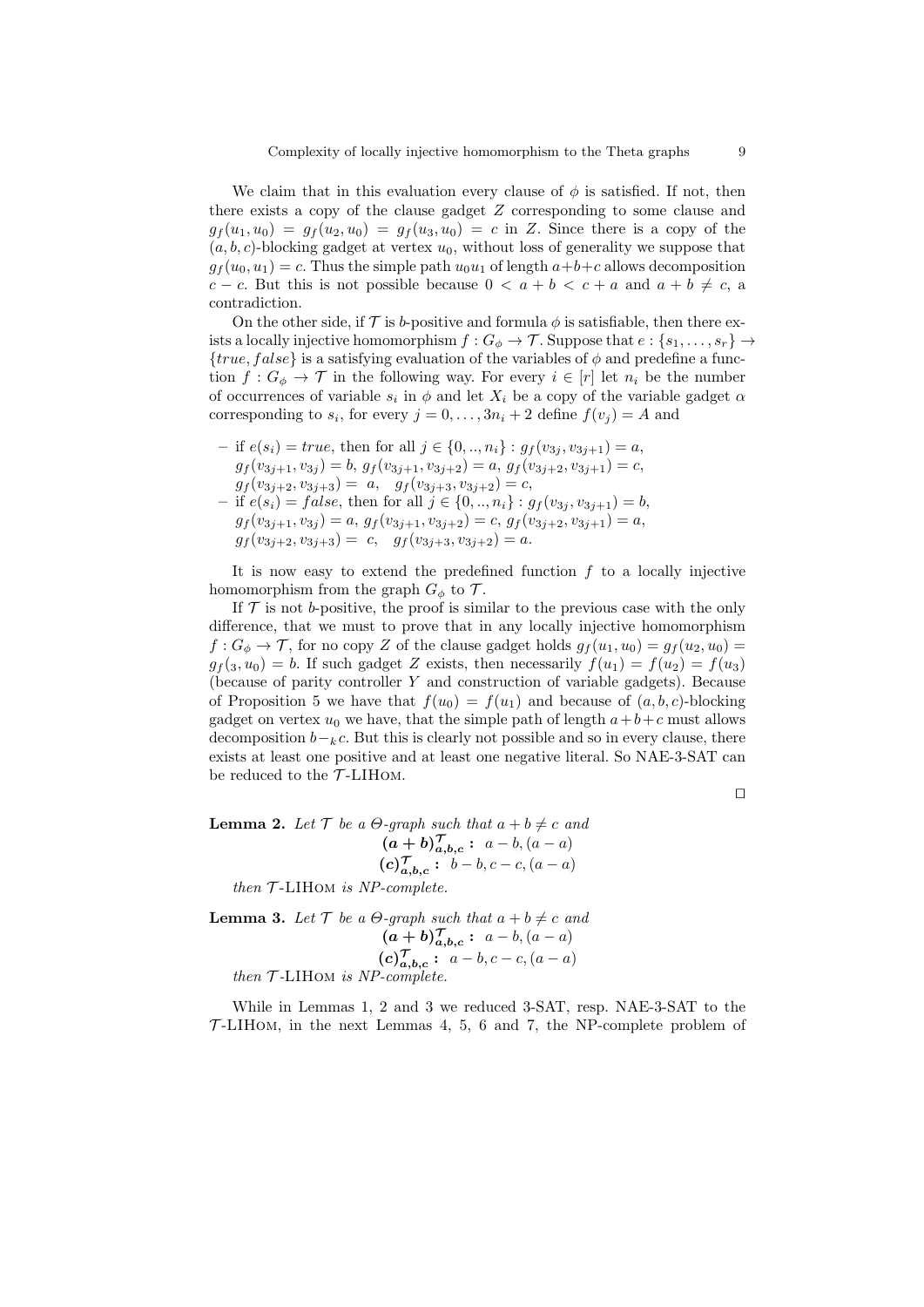determining, if there exists a covering projection from a (simple) graph to the weight graph is reduced to the  $\mathcal{T}\text{-LIHOM}$ . The *weight graph* is a multigraph on vertices  $C$  and  $D$  joined by one edge and one loop at each of them. It is known, that covering projection (or simply *cover*) from a graph  $G = (V, E)$  to the weight graph exists if and only if  $G$  is cubic and we can split the set of vertices  $V$  to two sets  $V_1$  and  $V_2$  such, that every vertex in  $V_1$  has exactly two neighbors in  $V_1$ and every vertex in  $V_2$  has exactly two neighbors in  $V_2$ .

# **Lemma 4.** Let  $\mathcal{T}$  be a  $\Theta$ -graph where

 $(c)_{a,b,c}^{\mathcal{T}}: a_{k} b, c-c, (b-b)$  or  $(c)_{a,b,c}^{\mathcal{T}}: a_{k} b, c-c, (a-a)$  $then$   $T$ -LIHOM is NP-complete.

**Lemma 5.** Let  $\mathcal{T}$  be a  $\Theta$ -graph for which  $l \geq 2$ . If there exists positive integer p such that

$$
(p)_{a,b}^{\mathcal{T}}: a -_c a, b -_k b
$$

then  $T$ -LIHOM is NP-complete.

**Lemma 6.** Let  $\mathcal{T}$  be a  $\Theta$ -graph where  $(a + c)_{a,b,c}^{\mathcal{T}}: a - c, b - c, b, (a - a), (a - b)$ then  $T$ -LIHOM is NP-complete.

# **Lemma 7.** Let  $\mathcal{T}$  be a  $\Theta$ -graph where

 $(c)_{a,b,c}^{\mathcal{T}}: a_{k}a_{k}a_{k}b_{k}b_{k}b_{k}c_{k}c_{k}c_{k}$ then  $T$ -LIHOM is  $NP-complete$ .

It is well known, that we can color edges of every cubic bipartite graph with 3 colors in such a way, that all edges incident with one vertex have distinct colors, while determine, if such an edge 3-coloring exists for general cubic graphs is NPcomplete problem. However, deciding if a given precoloring of a cubic bipartite graph can be extended to the proper edge 3-coloring of the whole graph is also NP-complete [3]. We prove Lemmas 8, 9 and 10 by reducing this problem to  $T$ -LIHOM.

**Lemma 8.** Let T be a 
$$
\Theta
$$
-graph where  
\n(c) $\overline{J}_{a,b,c}$ :  $a-c, b, c-c, (b-b)$   
\nthen T-LIHOM is NP-complete.

**Lemma 9.** Let  $\mathcal T$  be a  $\Theta$ -graph where

$$
(a + c)_{a,b,c}^{\mathcal{T}} : a - c, b - k, (a - a), (a - b), (b - c, b)
$$
  
then  $\mathcal{T}$ -LIHOM is NP-complete.

**Lemma 10.** Let  $\mathcal T$  be a  $\Theta$ -graph where  $k = 1$  and  $(c)_{a,b,c}^{\mathcal{T}}: a_{-c} a, a_{-c} b, b_{-c} b, c - c$ then  $T$ -LIHOM is NP-complete.

The lemmas are main tools for proving the following two theorems. They clearly cover all Theta graphs and hence imply Theorem 1. Recall that  $k$  is the multiplicity of the shortest simple path in  $\mathcal{T}$ .

**Theorem 2.** Let  $\mathcal{T}$  be a  $\Theta$ -graph where  $k = 1$ . Then  $\mathcal{T}$ -LIHOM is NP-complete. **Theorem 3.** Let  $\mathcal T$  be a  $\Theta$ -graph where  $k \geq 2$ . Then  $\mathcal T$ -LIHOM is NP-complete.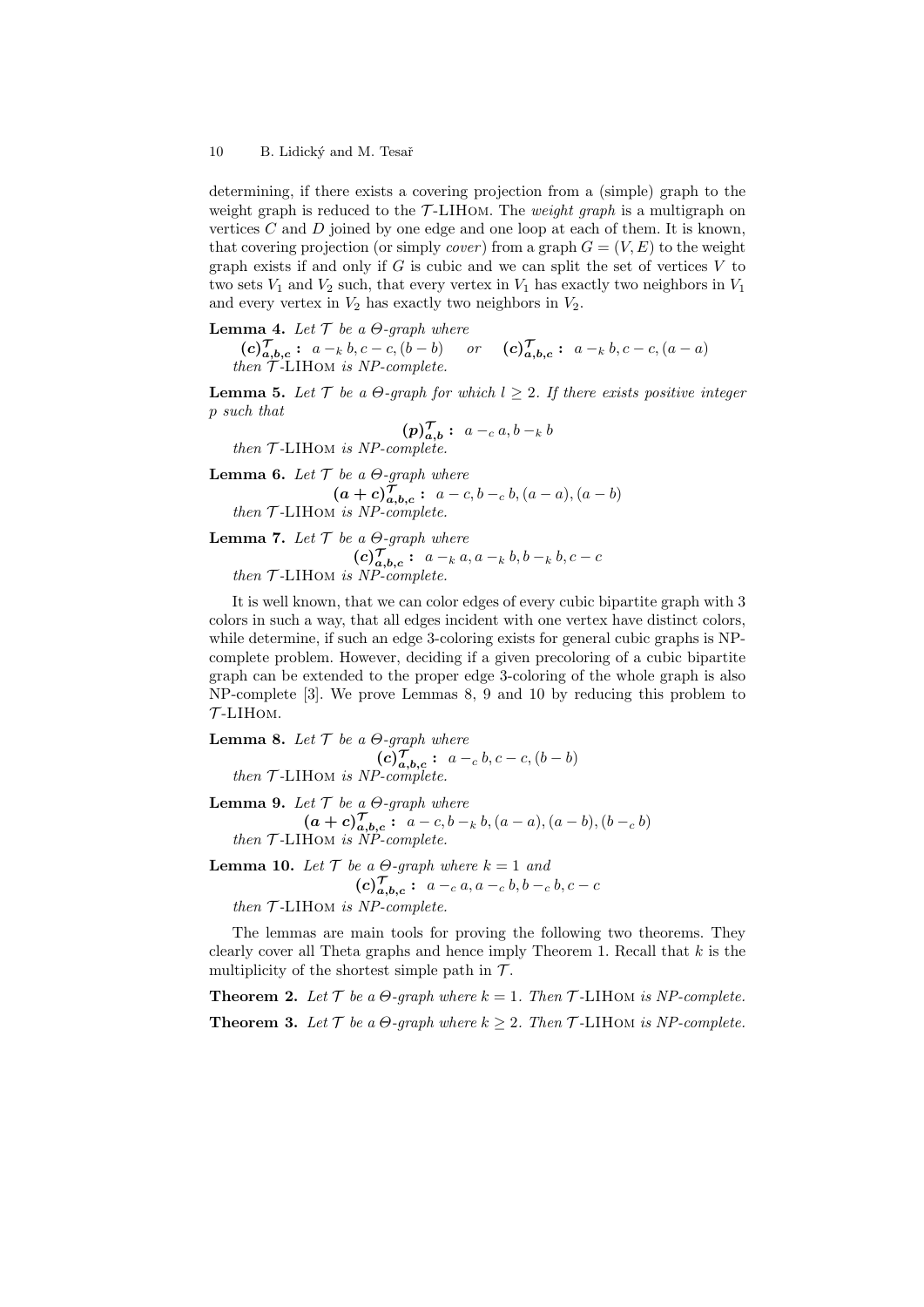# Acknowledgment

We would like to thank Jiří Fiala and Jan Kratochvíl for interesting discussions and to anonymous referees for comments.

# References

- 1. J. Abello, M. R. Fellows and J. C. Stillwell: On the complexity and combinatorics of covering finite complexes, Australian Journal of Combinatorics 4 (1991), 103–112.
- 2. H. L. Bodlaender: The classification of coverings of processor networks, Journal of Parallel Distributed Computing 6 (1989), 166–182.
- 3. J. Fiala: NP completeness of the edge precoloring extension problem on bipartite graphs, Journal of Graph Theory 43 (2003), 156–160.
- 4. J. Fiala, and J. Kratochvíl: Complexity of partial covers of graphs, In Algorithms and Computation, ISAAC (2001), LNCS 2223, 537–549.
- 5. J. Fiala, and J. Kratochvíl: *Partial covers of graphs*, Discussiones Mathematicae Graph Theory 22 (2002), 89–99.
- 6. J. Fiala, and J. Kratochv´ıl: Locally injective graph homomorphism: Lists guarantee dichotomy, Graph-Theoretical Concepts in Computer Science, WG (2006), LNCS 4271, 15–26.
- 7. J. Fiala, J. Kratochvíl and A. Pór: On the computational complexity of partial covers of Theta graphs Discrete Applied Mathematics 156 (2008), 1143–1149.
- 8. J. Fiala and D. Paulusma: The computational complexity of the role assignment problem, In Automata, Languages and Programming, ICALP 01 (2003), LNCS 2719, 817-828.
- 9. P. Hell and J. Nešetřil: On the complexity of  $H$ -colouring, Journal of Combinatorial Theory, Series B 48 (1990), 92–110.
- 10. J. Kratochvíl, A. Proskurowski and J. A. Telle: Covering regular graphs, Journal of Combinatorial Theory B 71 (1997), 1–16.
- 11. J. Kratochvíl, A. Proskurowski and J. A. Telle: Covering directed multigraphs I. colored directed multigraphs, In Graph-Theoretical Concepts in Computer Science, WG (1997), LNCS 1335, 242–257.
- 12. J. Kratochvíl, A. Proskurowski and J. A. Telle: Complexity of graph covering problems, Nordic Journal of Computing 5 (1998), 173–195.
- 13. P. Kristiansen and J. A. Telle: Generalized H-coloring of graphs. In Algorithms and Computation, ISAAC 01 (2000), LNCS 1969, 456-466.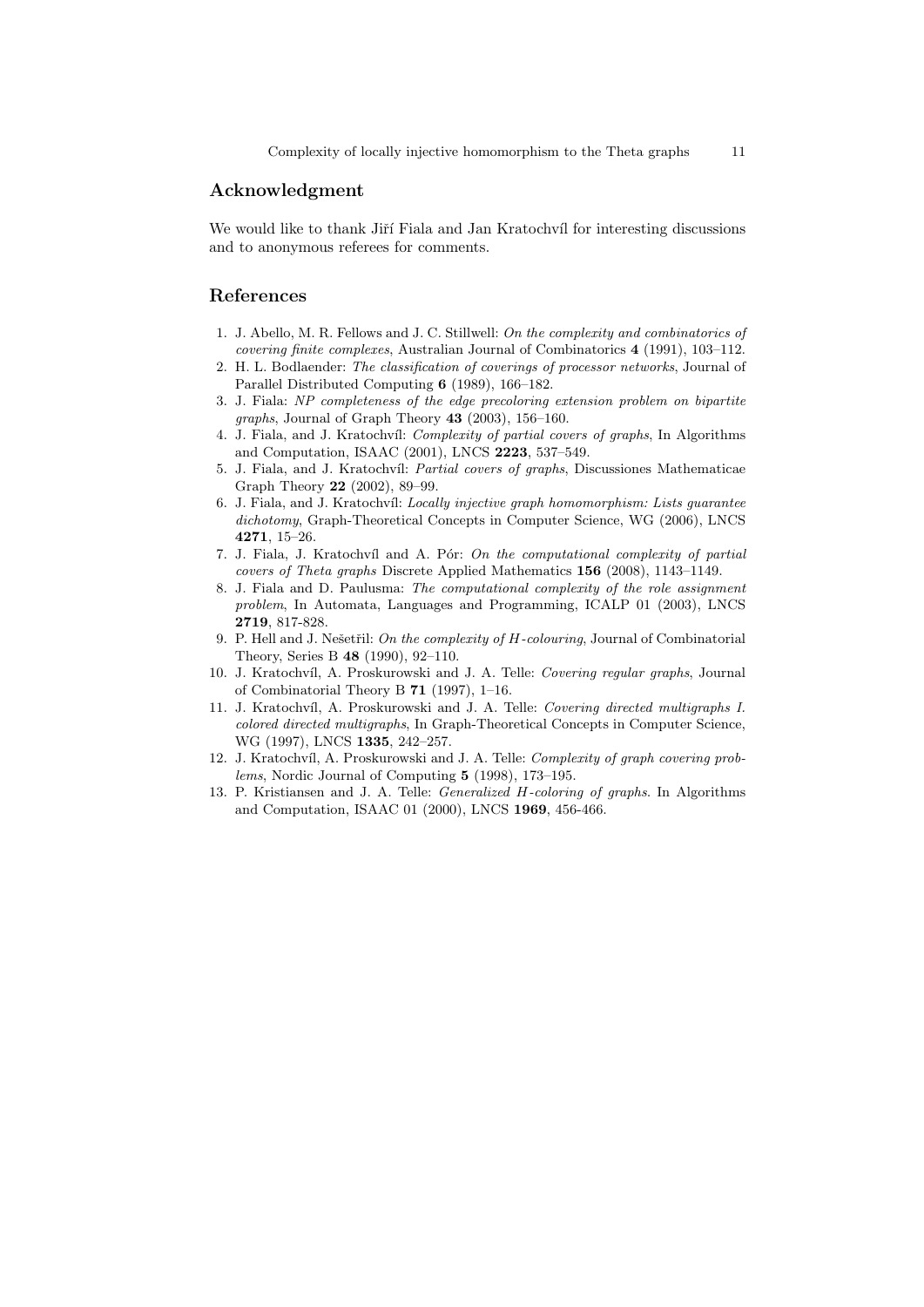# Appendix

This Appendix contains all the missing proofs from Section 2 and Section 3.

**Proposition 1.** Every simple path  $SP_{a_i}$  always allows decomposition  $a_i - c_i$ and does not allow decomposition  $a_i-\mathrm{k} a_i$ . Similarly, for  $i \neq j$  holds that  $SP_{a_i+a_j}$ always allows decomposition  $a_i -_k a_j$  and never allows  $a_i -_c a_j$ .

*Proof.* Let  $v_0, v_1, \ldots, v_{a_i}$  be vertices of a simple path  $SP_{a_i}$ . And let  $A = u_0, u_1$ ,  $\dots, u_{a_i} = B$  be vertices of a simple path of length  $a_i$  in  $\mathcal T$ . Then we can define a locally injective homomorphism  $f : SP_{a_i} \to T$  as  $f(v_k) = u_k$ , for all  $k =$  $0, 1, \ldots, a_i$ . Such a homomorphism proves that  $SP_{a_i}$  allows the decomposition  $a_i -_c a_i$ .

On the other hand, assume that  $SP_{a_i}$  allows some decomposition  $a_i -_k a_i$ and denote the corresponding locally injective homomorphism by  $f : SP_{a_i} \to T$ . Without loss of generality we can suppose that  $f(v_0) = u_0 = A$  and  $f(v_1) = u_1$ . Since for every  $k \in \{1, 2, ..., a_i - 1\}$ , vertex  $v_{k+1}$  must be mapped by f to some neighbor of  $f(v_k)$  and f is locally injective, necessarily  $f(v_{k+1}) = u_{k+1}$  and especially  $f(v_{a_i}) = B$ , a contradiction with the assumption that decomposition  $a_i -_k a_i$  keeps the parity.

Next suppose that vertices of  $SP_{a_i+a_j}$  are  $v'_0, v'_1, \ldots, v'_{a_i+a_j}$  and let  $B =$  $w_0, w_1, \ldots, w_{a_j} = A$  be vertices of a simple path of length  $a_j$  in  $\mathcal{T}$ . Then we can define locally injective homomorphism  $f': SP_{a_i + a_j} \to T$  as  $f'(v'_k) = u_k$ , for all  $k = 0, 1, ..., a_i$  and  $f'(v'_{a_i+k'}) = w_{k'}$ , for all  $k' = 1, 2, ..., a_j$ . Such homomorphism proves that  $SP_{a_i+a_j}$  allows the decomposition  $a_i -_k a_j$ .

For the rest of the proof assume that  $SP_{a_i+a_j}$  allows decomposition  $a_i - c_i$ and denote the corresponding locally injective homomorphism by  $f': SP_{a_i+a_j} \to$ T. Without loss of generality we can suppose that  $f'(v'_0) = u_0 = A, f'(v'_1) =$  $u_1, f'(v'_{a_i+a_j-1}) = w_1$  and  $f'(v'_{a_i+a_j}) = w_0 = B$ . Then necessarily  $B = u_{a_i} =$  $f'(v'_{a_i}) = w_{a_j} = A$ , a contradiction with the assumption that decomposition  $a_i -_c a_j$  changes the parity.

**Proposition 2.** Let G be a graph and let X be a copy of  $B_z^{\mathcal{T}}$  in G. Moreover, w has degree at least three. Suppose, that there exists a locally injective homomorphism  $f: G \to \mathcal{T}$ . Then:

$$
g_f(w, y) = z = g_f(y, w)
$$

*Proof.* Since the only possible decomposition of  $SP_{a_1}$  is  $a_1 - a_1$ , necessarily for all  $j \in [t_1] : g_f(y, v_j^1) = g_f(v_j^1, y) = a_i$ . Since f is locally injective, it is clear that for all  $i \geq 2, j \in [t_i] : g_f(v_j^i, y) \neq a_1 \neq g_f(y, v_j^i)$ . Now we can continue by induction on  $i$  and in each step we show, that the only possible decomposition of  $SP_{a_i}$  is  $a_i - a_i$  (because all shorter simple paths in  $\mathcal T$  are already blocked). It means, that for very  $i \in [n], j \in [t_i] : g_f(y, v_j^i) = g_f(v_j^i, y) = a_i$ . The contract of  $\Box$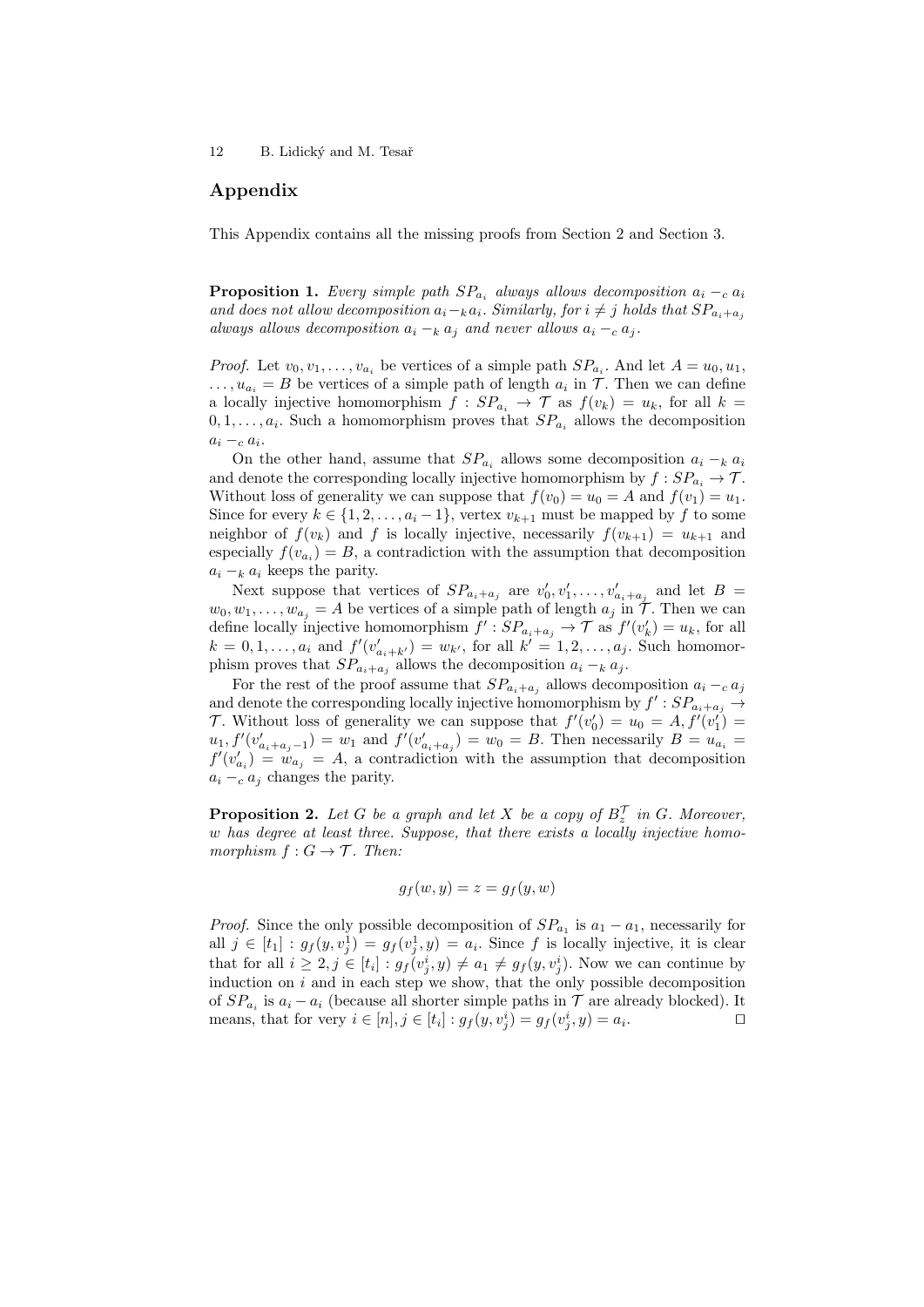**Proposition 3.** Let G be a graph and X be a copy of  $(a_1^{d_1}, a_2^{d_2}, \ldots, a_n^{d_n})$ -blocking gadget in G where  $\deg_G(w) \geq 3$ . Let  $P_1, P_2, \ldots, P_k$  be the all simple paths, starting at w with without any other intersection with the blocking gadget X and with end points  $u_1, u_2, \ldots, u_k$ . Suppose, that there exists a locally injective homomorphism  $f: G \to \mathcal{T}$ . Then  $k \leq \sum_{i=1}^{n} d_i$  and

$$
\forall i \in [n]: \ \ |\{u_j, g_f^{P_j}(w, u_j) = a_i\}| \leq d_i.
$$

*Proof.* In any locally injective homomorphism  $f : X \to \mathcal{T}$ , for every vertex  $v \in V(X)$  holds that  $deg_X(v) \leq deg_{\mathcal{T}}(f(v))$ . Then we have  $k + \sum_{i=1}^n (t_i - d_i) =$  $deg_X(w) \leq deg_{\mathcal{T}}(f(w)) = \sum_{i=1}^n t_i$ , which imply  $k \leq \sum_{i=1}^n d_i$ .

If for some  $i \in [n] : |\{u_j, g_f^{P_j}(w, u_j) = a_i\}| > d_i$ , then the number of simple paths beginning in w and ending in some  $u \in V(G)$ , such that  $g_f(w, u) = a_i$ is more than  $t_i - d_i + d_i = t_i$  (using Proposition 2 and the fact, that there are  $t_i - d_i$  copies of  $B_{a_i}^{\mathcal{T}}$  gadget on vertex w), which contradicts the locally injective  $\Box$ constraints.  $\Box$ 

**Proposition 4.** Let  $r \geq 2$  be an integer,  $\mathcal{T} = \Theta(a^k, b^l, c^m, a_4^{t_4}, \ldots, a_n^{t_n})$  be a  $\Theta$ -graph and let Z be a copy of graph  $PC_a^{\mathcal{T}}(r)$  in a graph G. Let N be as in the definition of  $PC_a^{\mathcal{T}}(r)$ . Suppose, that there exists a locally injective homomorphism  $f: G \to \mathcal{T}$ , such that for all  $i \in [2N-1]: f(Z(u_i)), f(Z(v_i)) \in \{A, B\}.$ Then for all even  $i, j \in \{N, N+1, \ldots, 2N-1\}$  hold the following:

$$
f(Z(u_i)) = f(Z(u_j)) \neq f(Z(v_j)) = f(Z(v_i)),
$$

$$
g_f(Z(u_i), Z(u'_{i/2})) = a = g_f(Z(v_j), Z(v'_{j/2})).
$$

*Proof.* Because of the copies of the blocking gadgets on vertices  $u, u', v$  and  $v'$ , it is clear that all simple paths of length  $a$ , resp.  $b$  and  $c$  must be mapped by f to the paths  $SP_a$ , resp.  $SP_b$  and  $SP_c$  in  $\mathcal{T}$ . That imply that for all even  $i \in \{N, N+1, \ldots, 2N-1\} : g_f(Z(u_i), Z(u'_{i/2})) = a = g_f(Z(v_j), Z(v'_{j/2})).$ 

By Proposition 1, we know that all these decompositions  $(a - a)$  of  $SP_a$ ,  $b - b$  of  $SP<sub>b</sub>$  and  $c - c$  of  $SP<sub>c</sub>$ ) change the parity and it trivially imply that  $f(Z(u_i)) = f(Z(u_j)) \neq f(Z(v_j)) = f(Z(v_i))$  for all  $i \in \{N, N+1, \ldots, 2N-1\}.$  $\Box$ 

**Proposition 5.** Let  $a < b < c$  be positive integers, such that  $a + b \neq c$ . Let  $\mathcal{T} \;=\; \Theta(a^k, b^l, c^m, a_4^{t_4}, \ldots, a_n^{t_n}) \; \textit{be a $\Theta$-graph and $Y$ \; \textit{be the $\mathcal{T}$-clause gadget. Let}$  $\gamma \in \{a, b\}$  and  $x, y, z \in \{\gamma, c\}.$ 

Then there exists a locally injective homomorphism  $f: Y \to \mathcal{T}$  satisfying:

 $-f(u_0) \neq f(u_1) = f(u_2) = f(u_3) \in \{A, B\},\$  $-g_f(u_1, u_0) = x, g_f(u_2, u_0) = y, g_f(u_3, u_0) = z$ 

if and only if at least one of the following conditions hold:

 $- \{x, y, z\} = \{\gamma, c\}$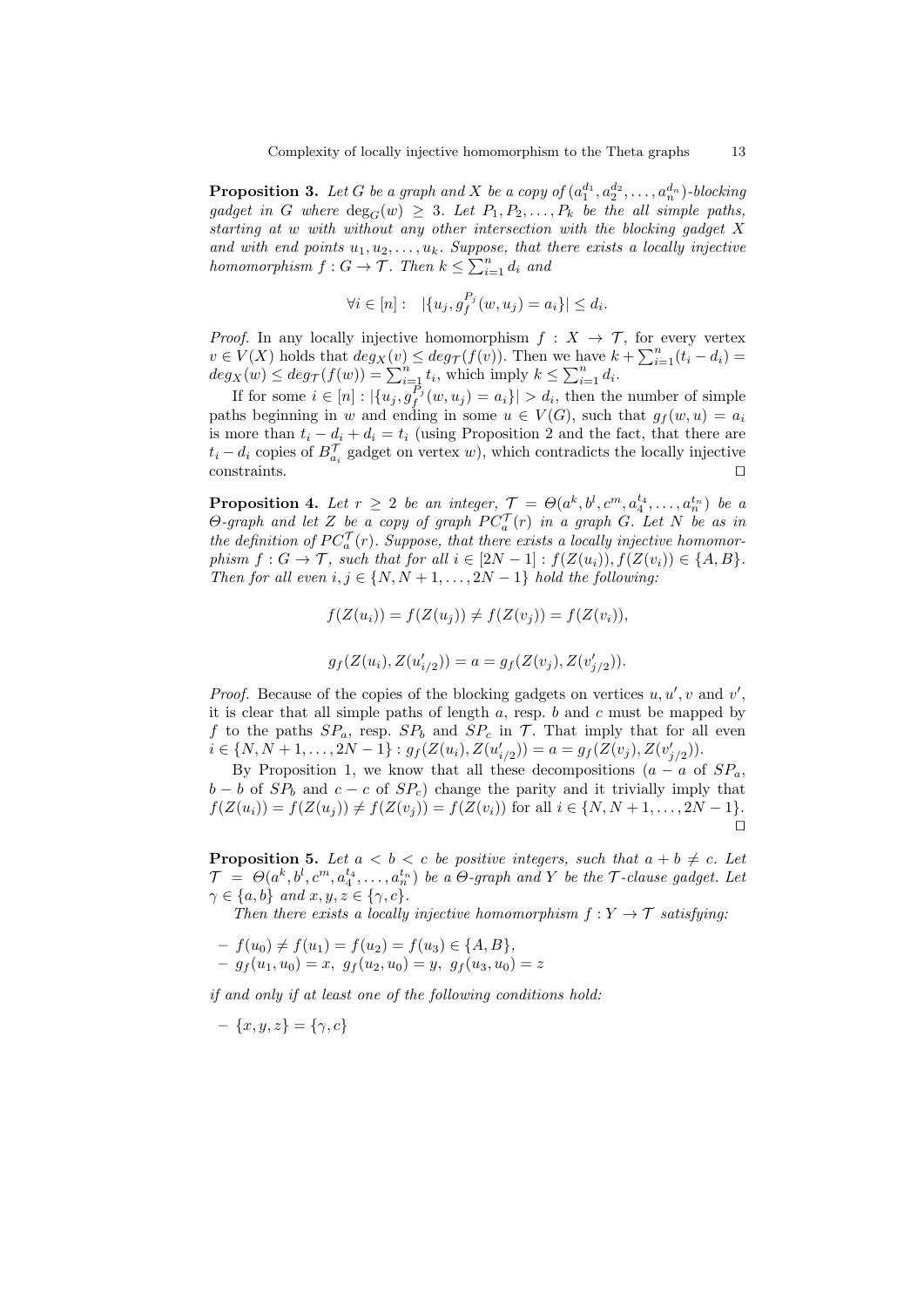$- x = y = z = \gamma$  and T is  $\gamma$ -positive.

*Proof.* Without loss of generality assume that  $\gamma = a$  (case  $\gamma = b$  can be proved analogically). Suppose that  $f: Y \to T$  is a locally injective homomorphism, such that  $f(u_0) \neq f(u_1) = f(u_2) = f(u_3) \in \{A, B\}, x = y = z$  and  $g_f(u_1, u_0) =$  $q_f(u_2, u_0) = q_f(u_3, u_0) = x$ . If  $x = a$  then  $\mathcal T$  must a-positive by the definition of a-positive graph. Next suppose that  $x = y = z = c$ . Without loss of generality  $q_f(u_0, u_1) = c$  (since there is an  $(a, b, c)$ -blocking gadget on vertex  $u_0$ ). So we have  $g_f(u_1, u_0) = g_f(u_0, u_1) = c$ . But there exists no decomposition  $c - c$  of a simple path of length  $a + b + c$  (because  $c \neq a + b$  and  $c + a_i + c > a + b + c$  for every  $i \in [n]$ , a contradiction.

For the other implication we can assume that  $\{x, y, z\} = \{a, c\}$  (if  $x = y =$  $z = a$  then T is a-positive by definition). It is clear that  $(a + b + c)_{a,b,c}^{\mathcal{T}}$  always allows decompositions  $a - c b$ ,  $a - c c$  and  $b - c c$  and using these decompositions we can simply define a locally injective homomorphism  $f: Y \to \mathcal{T}$ , such that  $f(u_0) \neq f(u_1) = f(u_2) = f(u_3) \in \{A, B\}$  and  $g_f(u_1, u_0) = x$ ,  $g_f(u_2, u_0) =$  $y, g_f(u_3, u_0) = z$ 

**Lemma 2.** Let  $\mathcal{T}$  be a  $\Theta$ -graph such that  $a + b \neq c$  and  $(a + b)_{a,b,c}^{\mathcal{T}}: a-b, (a-a)$  $(c)_{a,b,c}^{\mathcal{T}}: b-b, c-c, (a-a)$ 

then  $T$ -LIHOM is NP-complete.

*Proof.* At first suppose that  $(a + b)_{a,b,c}^{\mathcal{T}}$  allows a decomposition  $a - a$ . Then necessarily  $(b)_{a,b,c}^{\mathcal{T}}$  also allows a decomposition  $a - a$  (in fact  $k \geq 2$  and b is divisible by a). Hence  $(c)_{a,b,c}^{\mathcal{T}}$  allows  $a-b$  (we can take a  $b-b$  decomposition of  $SP_c$  and substitute one b to several a's) - contrary with the fact, that  $(c)_{a,b,c}^{\mathcal{T}}$ does not allow a decomposition  $a - b$ . So necessarily  $(a + b)_{a,b,c}^{\mathcal{T}}: a - b$  (a decomposition  $a - b$  must keep the parity by Proposition 1).



Fig. 5. Variable gadget  $\beta$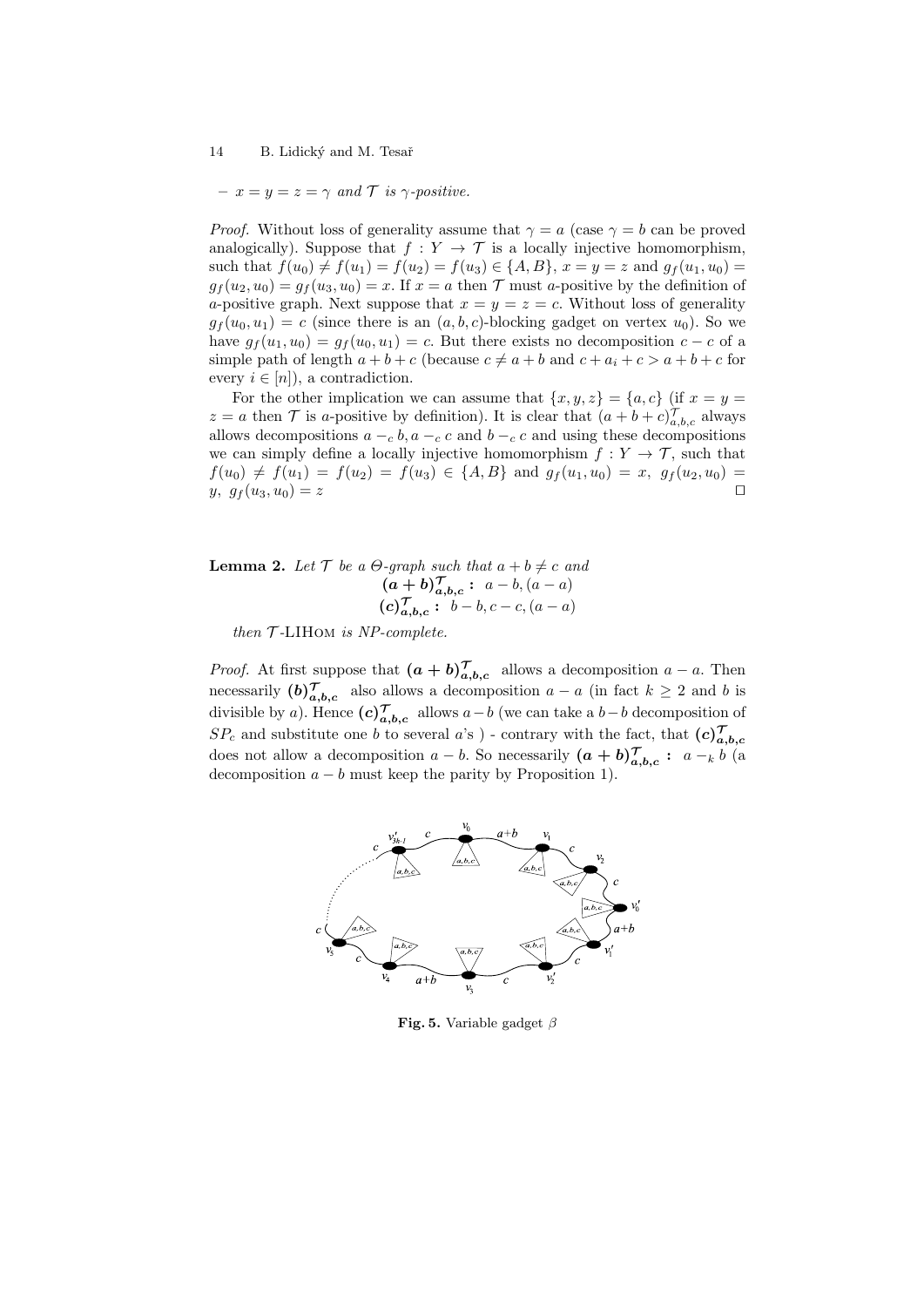Define a variable gadget  $\beta$  of order h (see Figure 5) as a graph with special vertices  $v_0, v'_0, v_1, v'_1, \ldots, v'_{3h-1}$  such that, for all  $i \in \{0, \ldots, h-1\}$ , pairs of vertices  $(v_{3i}, v_{3i+1})$  and  $(v'_{3i}, v'_{3i+1})$  are connected by paths of length  $a + b$  and pairs of vertices  $(v_{3i+1}, v_{3i+2})$ ,  $(v_{3i+2}, v'_{3i})$ ,  $(v'_{3i+1}, v'_{3i+2})$  and  $(v'_{3i+2}, v_{3i+3})$  are connected by paths of length  $c$  (all indices are counted modulo 3h). For every  $i \in \{0, \ldots, h-1\}$  we take six copies  $X_i, Y_i, Z_i, X'_i, Y'_i, Z'_i$  of the  $(a, b, c)$ -blocking gadget and identify vertices  $X_i(w), Y_i(w), Z_i(w), X'_i(w), Y'_i(w)$  and  $Z'_i(w)$  with vertices  $v_{3i}, v_{3i+1}, v_{3i+2}, v'_{3i}, v'_{3i+1}$  and  $v'_{3i+2}$  (in this order).

For a boolean formula  $\phi = \vee_{i=1}^p (c_i^1 \wedge c_i^2 \wedge c_i^3)$  in conjunctive normal form with variables  $s_1, s_2, \ldots, s_r$ , where every clause has exactly 3 literals, define a graph  $G'_{\phi}$  in the same way as in the proof of Lemma 1 with the only difference, that instead of copies of the variable gadget  $\alpha$ , we use copies of the variable gadget  $\beta$ (with corresponding orders). In every copy X of the variable gadget  $\beta$  if  $(c)_{a,b,c}^{\mathcal{T}}$ allows some decomposition  $b - c$  b then we identify all vertices  $v_{3i+2}$  and  $v_{3i+2}^{j'_{3i+2}}$ with appropriate vertices of suitable  $a$ -parity controller (Proposition 4) in such a way, that all these vertices will be mapped to the same vertex in any locally injective homomorphism to the graph  $\mathcal{T}$ . If  $(c)_{a,b,c}^{\mathcal{T}}$  allows only decomposition  $b - k$ , then we identify all vertices  $v_{3i+2}$  and  $v'_{3i+2}$  with appropriate vertices of suitable a-parity controller (Proposition 4) in such a way, that in any locally injective homomorphism f to the graph  $\mathcal{T}$ , all vertices  $v_{3i+2}$  will be mapped to the same vertex  $f(v_0)$ , all vertices  $v'_{3i+2}$  will be mapped to the same vertex  $f(v'_0)$ and  $f(v_0) \neq f(v'_0)$ . We denote such graph by  $G_{\phi}$ .

The reduction from the NP-complete problem (3-SAT or NAE-3-SAT) is very similar to the reduction used in the proof of Lemma 1. More precisely, if  $\mathcal T$  is a-positive, then we reduce 3-SAT to the  $\mathcal T$ -LIHOM problem, else we reduce NAE-3-SAT to  $\mathcal{T}\text{-LIHOM}.$ 

Suppose, that  $\mathcal T$  is a-positive and there exists a locally injective homomorphism  $f: G_{\phi} \to \mathcal{T}$ . Then we prove, that formula  $\phi$  is satisfiable. Let us fix one copy X of the variable gadget  $\beta$  of order d. We know that  $g_f(v_0, v_1) \in \{a, b\}$  (because of  $(a + b)_{a,b,c}^{\mathcal{T}}: a_{k}$  is  $a_{k}$  is  $g_{f}(v_{0}, v_{1}) = a$  then  $g_{f}(v_{1}, v_{0}) = b, g_{f}(v_{1}, v_{2}) = b$  $c = g_f(v_2, v_1)$  (because a's are blocked on the vertex  $v_2$ ),  $g_f(v_2, v'_0) = b =$  $g_f(v'_0, v_2)$  and necessarily  $g_f(v'_0, v'_1) = a$  and we can continue this way in the clockwise order. Then it is not hard to prove, that  $\forall i \in \{0, \ldots, d-1\}$ , if there exists a simple path from  $v_{3i}$  to  $Z(u_0)$  for some copy Z of the clause gadget, then  $g_f(v_{3i}, Z(u_0)) = c$  (the corresponding literal is false) and analogously for a simple path from  $v_{3i+1}$  to  $Z(u_0)$ , for which holds that  $g_f(v_{3i+1}, Z(u_0)) = a$  (the corresponding literal is true). In this case we say, that the variable corresponding to  $X$  is false.

If  $g_f(v_0, v_1) = b$ , then we can continue in the same way in the counterclockwise order and we get  $g_f(v_1, v_0) = a, g_f(v_1, v_2) = b = g_f(v_2, v_1), g_f(v_2, v'_0) = c =$  $g_f(v'_0, v_2)$  and necessarily  $g_f(v'_0, v'_1) = b$  and so on. Then it is not hard to prove, that  $\forall i \in \{0 \ldots, d-1\}$ , if there exists a simple path from  $v_{3i}$  to  $Z(u_0)$  for some copy Z of the clause gadget, then  $g_f(v_{3i}, Z(u_0)) = a$  (the corresponding literal is true) and analogically for a simple path from  $v_{3i+1}$  to  $Z(u_0)$ , for which holds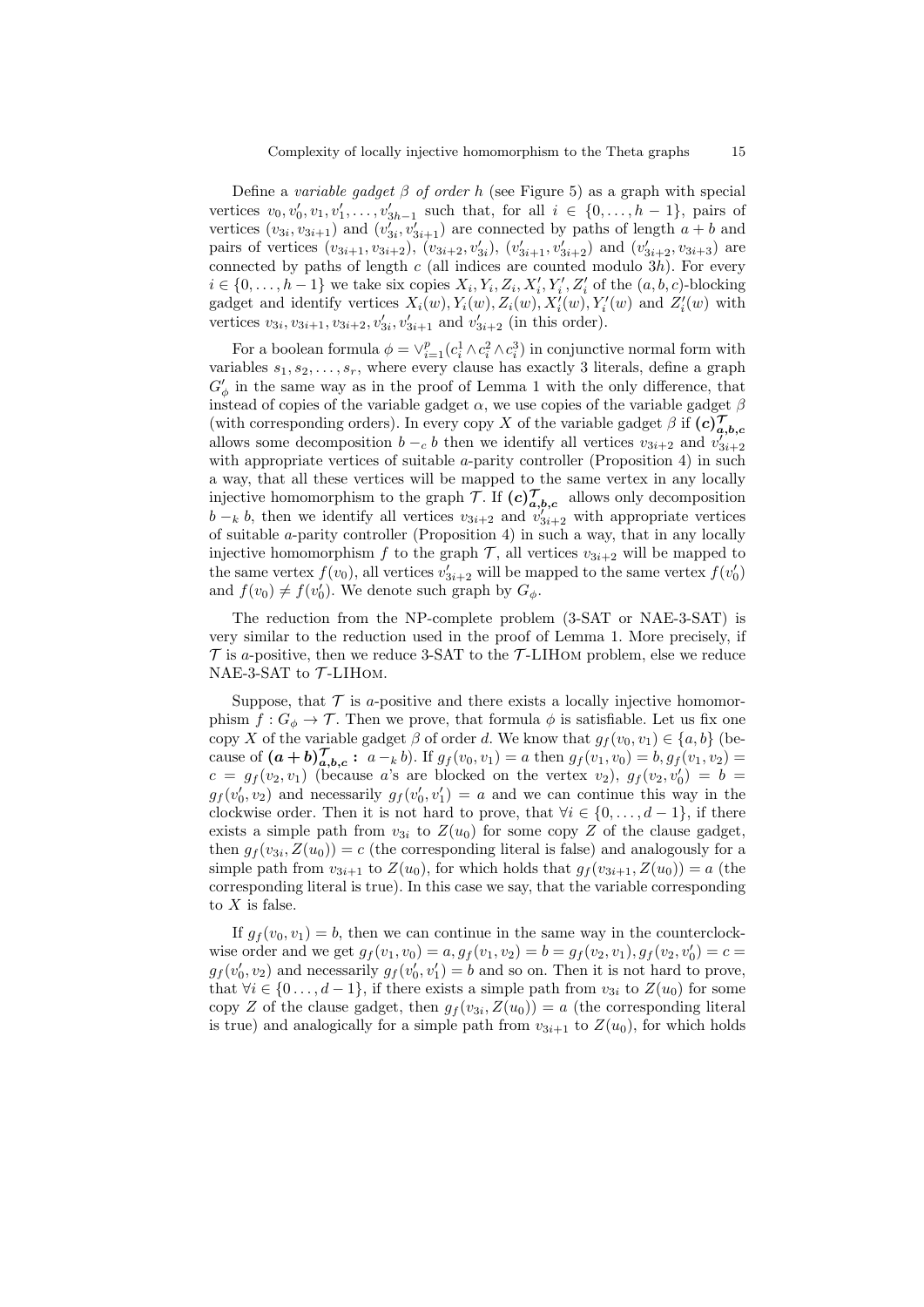$g_f(v_{3i+1}, Z(u_0)) = c$  (the corresponding literal is false). In this case we say that the variable corresponding to  $X$  is true.

It is an easy exercise to show, that such an evaluation of the variables  $s_1, s_2, \ldots, s_r$  is well defined and satisfy the formula  $\phi$  (by Proposition 5).

On the other side, if  $\mathcal T$  is a-positive and formula  $\phi$  is satisfiable, then we show that there exists locally injective homomorphism  $f: G_{\phi} \to \mathcal{T}$ . Suppose that  $e: \{s_1, \ldots, s_r\} \rightarrow \{true, false\}$  is satisfying evaluation of variables of formula  $\phi$  and we predefine a function  $f: G_{\phi} \to \mathcal{T}$  in a following way. For every  $i \in [r]$  let  $n_i$  be number of occurrences of the variable  $s_i$  in  $\phi$  and let  $X_i$  be a copy of the variable gadget  $\beta$  of order  $n_i$  corresponding to the variable  $s_i$ , for every  $j = 0, ..., n_i - 1$  define  $f(X_i(v_{3j})) = f(X_i(v_{3j+1})) = A$  and

- if  $e(s_i)$  = true then for all j ∈ {0, .., n<sub>i</sub> 1};  $g_f(v_{3j}, v_{3j+1}) = b$ ,  $g_f(v_{3j+1}, v_{3j}) = a, g_f(v_{3j+1}, v_{3j+2}) = b = g_f(v_{3j+2}, v_{3j+1}), g_f(v_{3j+2}, v'_{3j}) =$  $c = g_f(v'_{3j}, v_{3j+2}), g_f(v'_{3j}, v'_{3j+1}) = b, g_f(v'_{3j+1}, v'_{3j}) = a,$  $g_f(v'_{3j+1}, v'_{3j+2})$  = b =  $g_f(v'_{3j+2}, v'_{3j+1}), g_f(v'_{3j+2}, v'_{3j+3})$  =  $= c = g_f(v_{3j+3}, v'_{3j+2}),$  or
- $-$  if  $e(s_i) = false$  then for all  $j \in \{0, ..., n_i 1\}$ ;  $g_f(v_{3j}, v_{3j+1}) = a$ ,  $g_f(v_{3j+1}, v_{3j}) = b, g_f(v_{3j+1}, v_{3j+2}) = c = g_f(v_{3j+2}, v_{3j+1}), g_f(v_{3j+2}, v'_{3j}) =$  $= b = g_f(v'_{3j}, v_{3j+2}), g_f(v'_{3j}, v'_{3j+1}) = a, g_f(v'_{3j+1}, v'_{3j}) = b,$  $g_f(v'_{3j+1}, v'_{3j+2})$  = c =  $g_f(v'_{3j+2}, v'_{3j+1}), g_f(v'_{3j+2}, v'_{3j+3})$  =  $= b = g_f(v_{3j+3}, v'_{3j+2})$

Now it is an easy exercise (with respect to the definition of the graph  $G_{\phi}$ ), that such predefined function  $f$  can be extended to a proper locally injective homomorphism from  $G_{\phi}$  to  $\mathcal{T}$ .

If  $\mathcal T$  is not a-positive, the proof is very similar to the previous case with the only difference, that in any locally injective homomorphism  $f: G_{\phi} \to \mathcal{T}$  for every copy Z of the clause gadget at least one of the values  $g_f(Z(u_1), Z(u_0)),$  $g_f(Z(u_2), Z(u_0))$  and  $g_f(Z(u_3), Z(u_0))$  must be c, what correspond to the situation, that in every clause there exists at least one literal evaluated by false. Hence we can reduce NAE-3-SAT to the  $\mathcal{T}\text{-LIHOM.}$ 

**Lemma 3.** Let  $\mathcal{T}$  be a  $\Theta$ -graph such that  $a + b \neq c$  and  $(a + b)_{a,b,c}^{\mathcal{T}}: a - b, (a - a)$  $(c)_{a,b,c}^{\mathcal{T}}: a-b, c-c, (a-a)$ then  $T$ -LIHOM is NP-complete.

Proof. The proof is very similar to the proof of Lemma 2 with too differences. Instead of asking if  $(c)_{a,b,c}^{\mathcal{J}}$  allows a decomposition  $b - c$ , we ask if  $(c)_{a,b,c}^{\mathcal{J}}$ allows a decomposition  $a - c b$  and instead of asking, if  $\mathcal T$  is a-positive, we ask if T is b-positive. Then we define a graph  $G_{\phi}$  in the same way as in the proof of Lemma 2, where  $\phi = \vee_{i=1}^p (c_i^1 \wedge c_i^2 \wedge c_i^3)$  is a boolean formula in conjunctive normal form (CNF) with variables  $s_1, s_2, \ldots, s_r$ , where every clause has exactly 3 literals.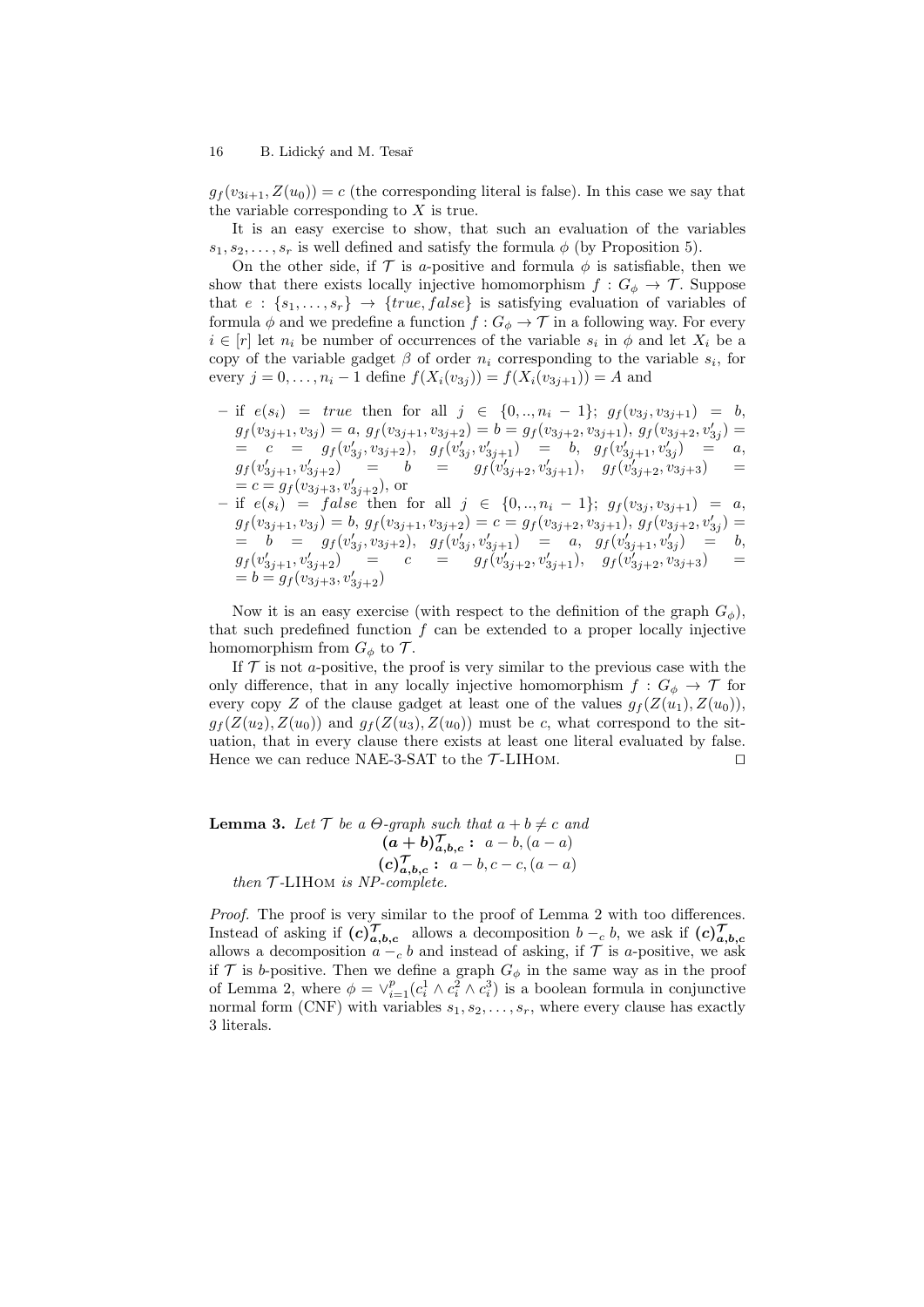Now suppose that  $\mathcal T$  is b-positive and let  $\phi$  be a formula in CNF. We prove that  $\phi$  is satisfiable if and only if there exists a locally injective homomorphism  $f: G_{\phi} \to \mathcal{T}$ . Suppose that such mapping f exists. Take one copy X of the the variable gadget  $\beta$  of order d. We know, that  $g_f(v_1, v_0) \in \{a, b\}$  (because  $(a +$  $\mathbf{b}$ ) $\mathcal{T}_{a,b,c}$ :  $a-b$ ,  $(a-a)$ ). If  $g_f(v_1, v_0) = a$ , then  $g_f(v_1, v_2) = c = g_f(v_2, v_1)$  (because all a's are blocked on the vertex  $v_2$ ,  $g_f(v_2, v'_0) = b$ ,  $g_f(v'_0, v_2) = a$  and necessary  $g_f(v'_0, v'_1) = b$  and we can continue in this way in the clockwise order (and finally  $g_f(v_0, v_1) = b$ ). Then it is not hard to prove, that  $\forall i \in \{0, ..., d-1\}$ , if there exists a simple path from  $v_{3i}$  to  $Z(u_0)$  for some copy Z of the clause gadget, then  $g_f(v_{3i}, Z(u_0)) = c$  (the corresponding literal is false) and analogically for a simple path from  $v_{3i+1}$  to  $Z(u_0)$ , for which holds that  $g_f(v_{3i+1}, Z(u_0)) = b$  (the corresponding literal is true). In this case we say that the variable corresponding to  $X$  is false.

If  $g_f(v_1, v_0) = b$  then  $g_f(v_0, v_1) = a$  and we can continue in the same way as in the previous paragraph in the counterclockwise order and we get that  $\forall i \in \{0, \ldots, d-1\}$ , if there exists a simple path from  $v_{3i}$  to  $Z(u_0)$  for some copy Z of the clause gadget, then  $g_f(v_{3i}, Z(u_0)) = b$  (the corresponding literal is true) and analogically for a simple path from  $v_{3i+1}$  to  $Z(u_0)$ , for which holds that  $g_f(v_{3i+1}, Z(u_0)) = c$  (the corresponding literal is false). In this case we say that the variable corresponding to  $X$  is true.

It is easy an exercise to show, that such evaluation of the variables  $s_1, \ldots, s_r$ is a satisfying evaluation of formula  $\phi$ .

On the other side, if  $\mathcal T$  is b-positive and the formula  $\phi$  is satisfiable, then we show, that there exists a locally injective homomorphism  $f: G_{\phi} \to \mathcal{T}$ . Suppose that  $e: \{s_1, \ldots, s_r\} \rightarrow \{true, false\}$  is a satisfying evaluation of the variables of formula  $\phi$  and we predefine a function  $f: G_{\phi} \to \mathcal{T}$  in the following way. For every  $i \in \{1, \ldots, r\}$ , let  $n_i$  be the number of occurrences of the variable  $s_i$  in  $\phi$ and let  $X_i$  be the copy of the variable gadget  $\beta$  of order  $n_i$  corresponding to the variable  $s_i$ , for every  $j = 0, ..., n_i - 1$ , define  $f(X_i(v_{3j})) = f(X_i(v_{3j+1})) = A$ and

- if 
$$
e(s_i) = true
$$
, then for all  $j \in \{0, ..., n_i - 1\}$ ;  $g_f(v_{3j}, v_{3j+1}) = a$ ,  
\n $g_f(v_{3j+1}, v_{3j}) = b$ ,  $g_f(v_{3j+1}, v_{3j+2}) = a$ ,  $g_f(v_{3j+2}, v_{3j+1}) = b$ ,  
\n $g_f(v_{3j+2}, v'_{3j}) = c$ ,  $g_f(v'_{3j}, v_{3j+2}) = c$ ,  $g_f(v'_{3j}, v'_{3j+1}) = a$ ,  $g_f(v'_{3j+1}, v'_{3j}) = b$ ,  
\n $g_f(v'_{3j+1}, v'_{3j+2}) = a$ ,  $g_f(v'_{3j+2}, v'_{3j+1}) = b$ ,  $g_f(v'_{3j+2}, v_{3j+3}) = c$ ,  
\n $g_f(v_{3j+3}, v'_{3j+2}) = c$ ,  
\n- if  $e(s_i) = false$ , then for all  $j \in \{0, ..., n_i - 1\}$ ;  $g_f(v_{3j}, v_{3j+1}) = b$ ,  
\n $g_f(v_{3j+1}, v_{3j}) = a$ ,  $g_f(v_{3j+1}, v_{3j+2}) = c$ ,  $g_f(v_{3j+2}, v_{3j+1}) = c$ ,  
\n $g_f(v'_{3j+2}, v'_{3j}) = b$ ,  $g_f(v'_{3j+2}, v'_{3j+1}) = c$ ,  $g_f(v'_{3j+2}, v_{3j+3}) = b$ ,  
\n $g_f(v_{3j+3}, v'_{3j+2}) = c$ ,  $g_f(v'_{3j+2}, v'_{3j+1}) = c$ ,  $g_f(v'_{3j+2}, v_{3j+3}) = b$ ,  
\n $g_f(v_{3j+3}, v'_{3j+2}) = a$ .

Now it is an easy exercise (with respect to the definition of the graph  $G_{\phi}$ ), that the predefined function  $f$  can be extended to a locally injective homomorphism of the graph  $G_{\phi}$  to  $\mathcal{T}$ .

If  $\mathcal T$  is not b-positive, then the only difference is that for every locally injective homomorphism  $f: G_{\phi} \to \Theta$  and for every copy Z of the clause gadget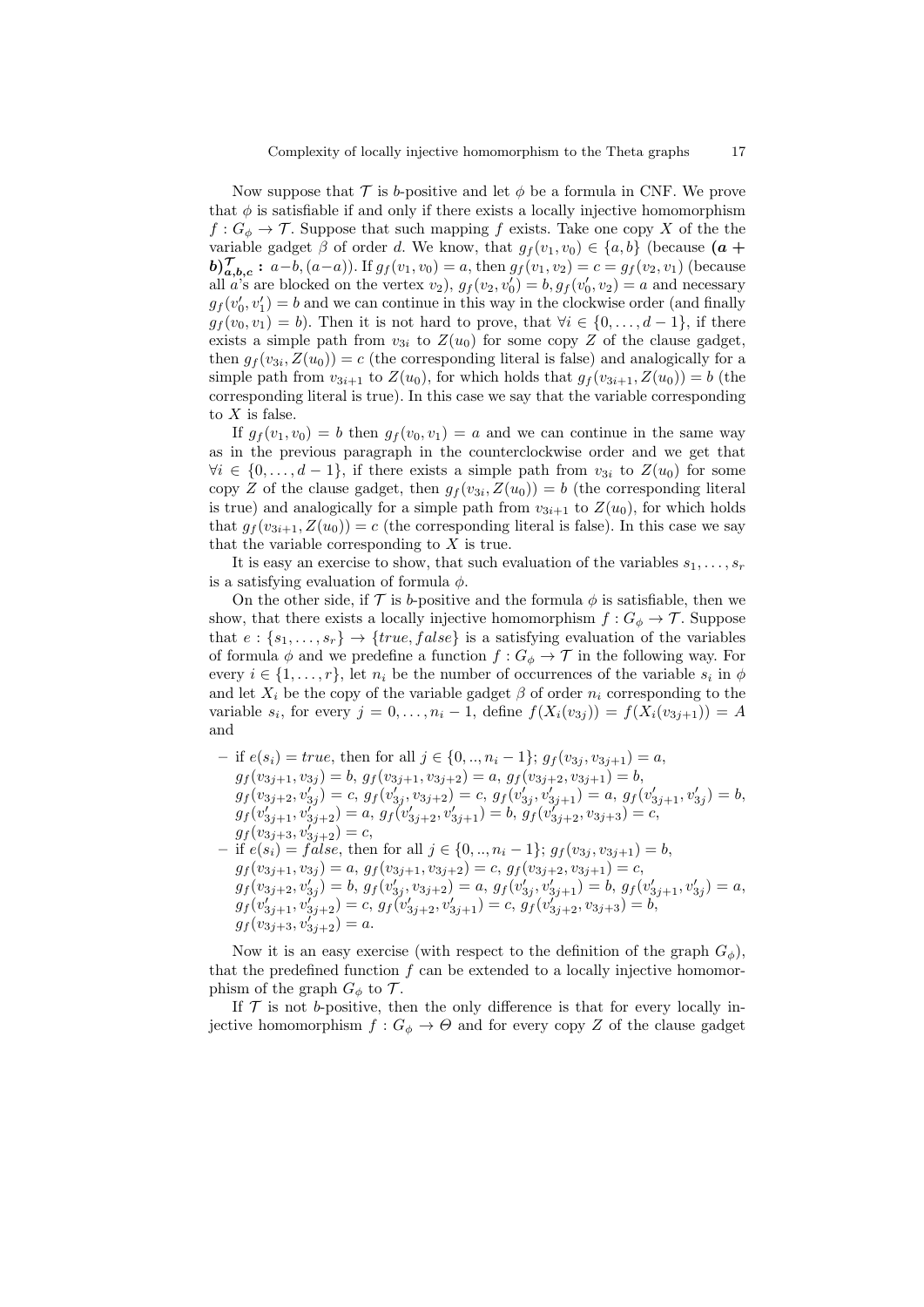$g_f(Z(u_1), Z(u_0)) \neq b, g_f(Z(u_2), Z(u_0)) \neq b$  or  $g_f(Z(u_3), Z(u_0)) \neq b$ , what corresponds to the situation, that in every clause exists at least one literal evaluated by false, and so we can reduce NAE-3-SAT to the  $\Theta$ -LIHOM.

#### **Lemma 4.** Let  $\mathcal{T}$  be a  $\Theta$ -graph where

 $(c)_{a,b,c}^{\mathcal{T}}: a_{k}b,c-c, (b-b)$  or  $(c)_{a,b,c}^{\mathcal{T}}: a_{k}b,c-c, (a-a)$  $then$   $T$ -LIHOM is NP-complete.

*Proof.* We prove only the case, where  $(c)_{a,b,c}^{\mathcal{T}}: a_{k}b, c-c, (b-b)$ . Since the only fact, we will use about a, b and c is that  $a \neq b \neq c \neq a$ , we can easily change this proof to a proof of the other the case where  $(c)_{a,b,c}^{\mathcal{T}}: a_{k}b, c-c, (a-a)$ .

Let  $H = (V_H, E_H)$  be a (simple) cubic graph with vertices  $V_H = \{u_1,$  $u_2, \ldots, u_h$ . For this graph we create a graph  $G_H$  in the following way: we take h copies  $X_1, X_2, \ldots, X_h$  of the  $(a, b, c)$ -blocking gadget and for every edge  $u_iu_j \in E_H$  of H, we add a path of length c between vertices  $X_i(w)$  and  $X_j(w)$ . Denote the vertices  $X_1(w), X_2(w), \ldots, X_h(w)$  simply by  $v_1, v_2, \ldots, v_h$ .

To prove Lemma 4, it is sufficient to show, that the graph  $H$  covers the weight graph if and only if there exists a locally injective homomorphism from  $G_H$  to  $\mathcal T$ .

Suppose that  $f: G_H \to \mathcal{T}$  is a locally injective homomorphism. For every  $i \in [h]$  let  $u_{i1}, u_{i2}$  and  $u_{i3}$  be the distinct neighbors of the vertex  $u_i$  in the graph H. Since there is a copy of the  $(a, b, c)$ -blocking gadget on every vertex  $v_i$ , it is clear that  $\{g_f(v_i, v_{i1}), g_f(v_i, v_{i2}), g_f(v_i, v_{i3})\} = \{a, b, c\}$ . Since  $(c)_{a, b, c}^{\mathcal{T}}$ :  $a-k$ ,  $c-c$ ,  $(b-b)$ , an easy counting shows, that for every i, j such that  $u_iu_j \in E_H$ ,  $g_f(v_i, v_j) \neq b$  or  $g_f(v_j, v_i) \neq b$  (decomposition  $b - b$  can not occur on any  $SP_c$ ).

Now we can define a partition of vertices of the graph  $H$  in the following way  $V_1 = \{u \in V_H, f(u) = A\}$  and  $V_2 = \{u \in V_H, f(u) = B\}$ . Since every  $c - c$ decomposition of  $(c)_{a,b,c}^{\mathcal{T}}$  changes the parity (Lemma 1), it is clear, that using such partition of  $V$ , we can easily construct a covering projection of  $H$  to the weight graph.

On the other side suppose, that there exists a covering projection from  $H$  to the weight graph. Fix one such cover and let  $V_1$  and  $V_2$  be the corresponding partitions of  $V_H$  and predefine a function  $f: G_H \to \mathcal{T}$  in the following way:

- if  $u \in V_1$  then  $f(u) = A$
- if  $u \in V_2$  then  $f(u) = B$
- if  $u_i$  ∈  $V_1, u_j$  ∈  $V_2$ ;  $u_i u_j$  ∈  $E_H$ , then  $g_f(v_i, v_j) = c = g_f(v_j, v_i)$

It is an easy exercise to show, that such predefined function  $f$  can be extended to a locally injective homomorphism from  $G_H$  to  $\mathcal T$ .

**Lemma 5.** Let  $\mathcal{T}$  be a  $\Theta$ -graph for which  $l \geq 2$ . If there exists a positive integer p such that

 $(p)_{a,b}^{\mathcal{T}}: a_{-c} a, b_{-k} b$ then  $T$ -LIHOM is NP-complete.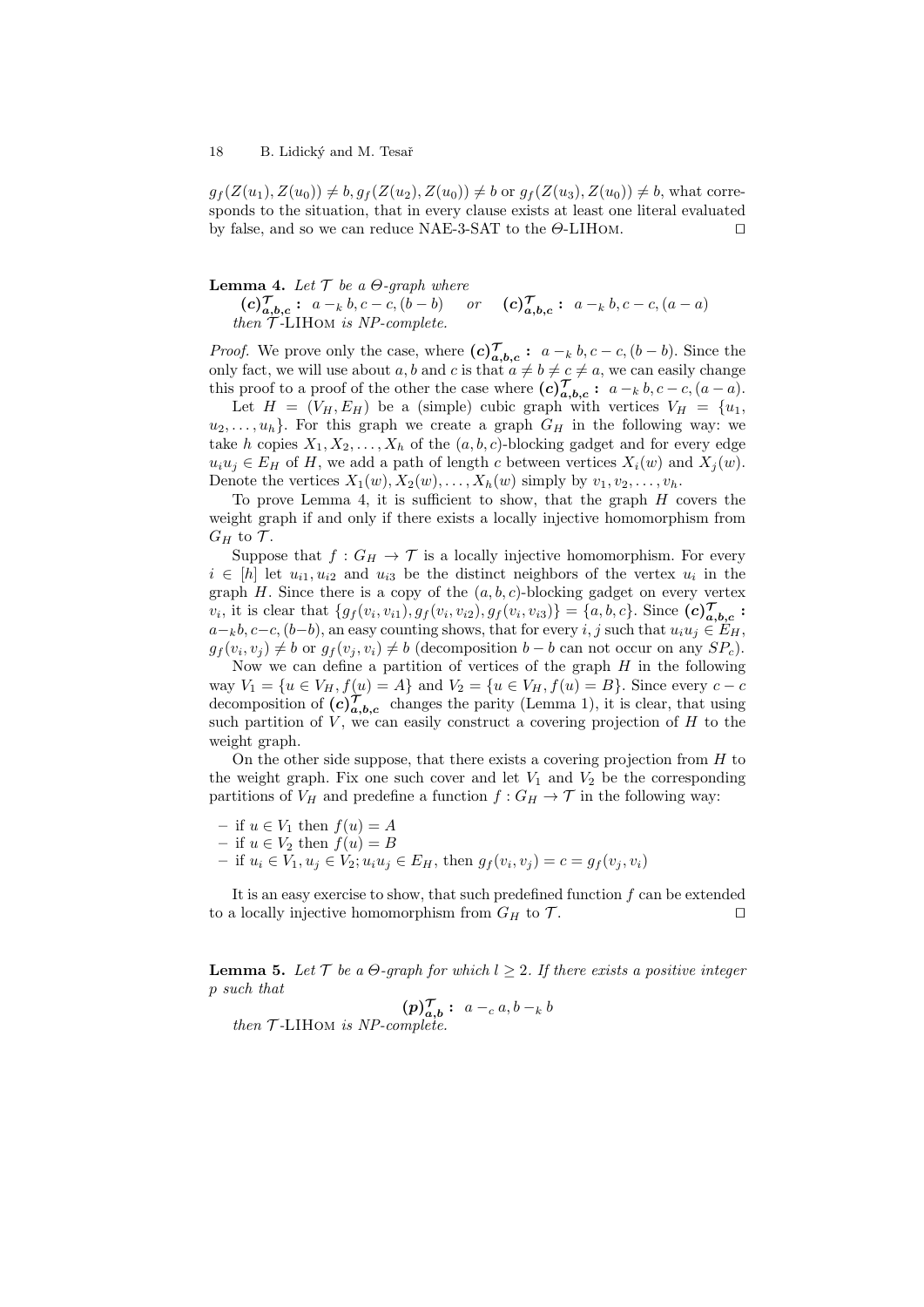Proof. We prove this Lemma similarly as Lemma 4 (reducing the cover to the weight graph to  $\mathcal{T}\text{-LIHOM}$ . Let  $H = (V_H, E_H)$  be a (simple) cubic graph with vertices  $V_H = \{u_1, u_2, \ldots, u_h\}$ . We take h copies  $X_1, X_2, \ldots, X_h$  of the  $(a, b, b)$ blocking gadget and for every edge  $u_i u_j \in E_H$  of H, we add a path of length p between the vertices  $X_i(w)$  and  $X_i(w)$  and denote such graph by  $G_H$ .

Now it is an easy exercise (similar to the one in the proof of Lemma 4) to show that  $H$  covers the weight graph if and only if there exists a locally injective homomorphism from  $G_H$  to  $\mathcal T$ .

**Lemma 6.** Let  $\mathcal{T}$  be a  $\Theta$ -graph where  $(a + c)_{a,b,c}^{\mathcal{T}}: a-c, b-c, b, (a - a), (a - b)$ then  $T$ -LIHOM is NP-complete.

Proof. We prove this Lemma similarly as Lemma 4 (reducing the cover to the weight graph to  $\mathcal{T}\text{-LIHOM}$ . Let  $H = (V_H, E_H)$  be a (simple) cubic graph with vertices  $V_H = \{u_1, u_2, \ldots, u_h\}$ . Then we take h copies  $X_1, X_2, \ldots, X_h$  of the  $(a, b, c)$ -blocking gadget and for every edge  $u_i u_j \in E_H$  of H, we add a path of length  $a + c$  between the vertices  $X_i(w)$  and  $X_j(w)$  and denote such graph by  $G_H$ .

Similarly as in Lemma 4, but using the fact, that neither decomposition  $a-a$ nor  $a - b$  of  $(a + c)_{a,b,c}^{\mathcal{T}}$  can occur in any locally injective homomorphism from  $G_H$  to  $\mathcal T$ , it is not hard to prove, that H covers the weight graph if and only if there exists a locally injective homomorphism from  $G_H$  to  $\mathcal{T}$ .

**Lemma 7.** Let  $\mathcal{T}$  be a  $\Theta$ -graph where (c) T a,b,c : a −<sup>k</sup> a, a −<sup>k</sup> b, b −<sup>k</sup> b, c − c then  $T$ -LIHOM is  $NP-complete$ .

Proof. We prove this Lemma similarly as Lemma 4 (reducing the cover to the weight graph to  $\mathcal{T}\text{-LIHOM}$ . Let  $H = (V_H, E_H)$  be a (simple) cubic graph with vertices  $V_H = \{u_1, u_2, \ldots, u_h\}$ . Take h copies  $X_1, X_2, \ldots, X_h$  of the  $(a, b, c)$ blocking gadget and for every edge  $u_i u_j \in E_H$  of H, we add a path of length c between the vertices  $X_i(w)$  and  $X_j(w)$ . Denote such graph by  $G_H$ .

Similarly as in Lemma 4, it is not hard to prove, that in every locally injective homomorphism  $f: G_H \to \mathcal{T}$ , every vertex  $u \in V_H$  has exactly two neighbors mapped to the vertex  $f(u) \in \mathcal{T}$  (by mapping f). So if there exists a locally injective homomorphism from  $G_H$  to  $\mathcal T$ , then H covers the weight graph. On the other side if  $H$  covers the weight graph, then we can easily find a locally injective homomorphism from  $G_H$  to the  $\mathcal T$  (similarly as in the proof of Lemma 4).  $\Box$ 

**Lemma 8.** Let  $\mathcal T$  be a  $\Theta$ -graph where  $(c)_{a,b,c}^{\mathcal{T}}: a-c, b, c-c, (b-b)$ then  $T$ -LIHOM is NP-complete.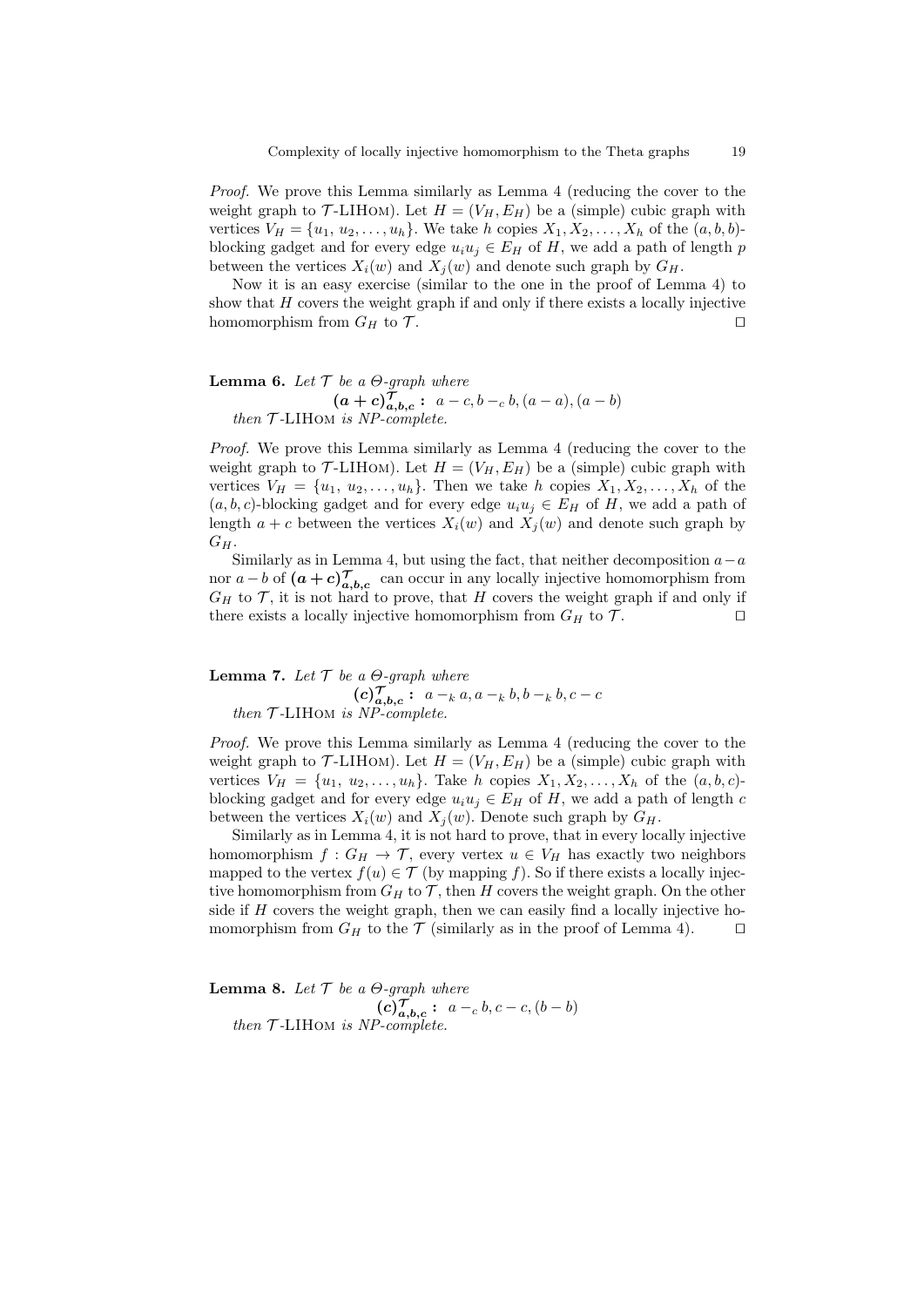*Proof.* Let  $H = (V_H, E_H)$  be a (simple) cubic bipartite graph with parts  $V_1 =$  $\{u_1, u_2, \ldots, u_h\}$  and  $V_2 = \{u'_1, u'_2, \ldots, u'_h\}$ . Then we take  $2h$  copies  $X_1, X'_1, X_2, X'_2, \ldots, X_h, X'_h\}$ of the  $(a, b, c)$ -blocking gadget and denote the vertices  $X_1(w), X'_1(w), X_2(w), X'_2(w), \ldots, X'_h(w)$ simply by  $v_1, v'_1, v_2, v'_2, \ldots, v'_h$ . Let  $E_1, E_2, E_3 \subset E_H$  be disjoint sets of precolored edges (without loss of generality, we can assume, that we use colors 1, 2 and 3 and that  $E_i$  is the set of edges precolored by color i), then:

- $-\forall u_i u'_j \in E_1$ : take a copy X of the gadget  $B_a^{\mathcal{T}}$  and a copy Y of the gadget  $B_b^{\mathcal{T}}$  and identify  $v_i$  with  $X(w)$  and  $v'_j$  with  $Y(w)$
- $-$  ∀u<sub>i</sub>u'<sub>j</sub> ∈ E<sub>2</sub>: take a copy X of the gadget  $B_b^{\mathcal{T}}$  and a copy Y of the gadget  $B_a^{\mathcal{T}}$  and identify  $v_i$  with  $X(w)$  and  $v'_j$  with  $Y(w)$
- $\forall u_i u'_j \in E_3$ : take two copies  $X, Y$  of the gadget  $B_c^{\mathcal{T}}$  and identify  $v_i$  with  $X(w)$  and  $v'_j$  with  $Y(w)$
- $-\forall u_i u'_j \in E_H \setminus (E_1 \cup E_2 \cup E_3)$ : add a path of length c between vertices  $v_i$  and  $v_j'$

Denote this graph by  $G^H$ . To prove Lemma 8, it is enough to show, that the edge precoloring of the graph  $H$  with 3 colors can be extended to a proper 3-edge coloring of the graph  $H$  if and only if there exists a locally injective homomorphism from  $G^{\tilde{H}}$  to  $\mathcal{T}$ .

Suppose that  $f: G^H \to \mathcal{T}$  is a locally injective homomorphism. Then we extend the precoloring in the following way:

- − if  $u_iu'_j \text{ } \in E_H \setminus (E_1 \cup E_2 \cup E_3), g_f(v_i, v'_j) = a$  and  $g_f(v'_j, v_i) = b$ , then color the edge  $u_i u'_j$  by color 1
- $-$  if  $u_iu'_j \in E_H$ <sup>'</sup>  $(E_1 \cup E_2 \cup E_3)$ ,  $g_f(v_i, v'_j) = b$  and  $g_f(v'_j, v_i) = a$ , then color the edge  $u_i u'_j$  by color 2
- $-$  if  $u_iu'_j \in E_H$ <sup>'</sup>  $(E_1 \cup E_2 \cup E_3)$ ,  $g_f(v_i, v'_j) = c$  and  $g_f(v'_j, v_i) = c$ , then color the edge  $u_i u'_j$  by color 3

From the construction of graph  $G^H$  and allowed decompositions of  $(c)_{a,b,c}^{\mathcal{T}}$ (recall that since there is a copy of the  $(a, b, c)$ -blocking gadget on every vertex  $v_i$  and  $v'_i$ , the only occurred decompositions of  $SP_c$  can be  $a - b$  and  $c - c$ ) it is an easy exercise to show, that every edge in the graph H has exactly one color and all edges incident to one vertex in the graph H have different colors.

Now suppose that a 3-edge precoloring of the cubic bipartite graph  $H$  can be extended to a proper 3-edge coloring with colors  $\{1, 2, 3\}$  and fix such extension function  $col : E_H \setminus (E_1 \cup E_2 \cup E_3) \rightarrow \{1, 2, 3\}$ . We fix one  $SP_a$ , one  $SP_b$  and one  $SP_c$  path in  $\mathcal T$  and predefine a function  $f: G^H \to \mathcal T$  in the following way:

- $\forall i \in \{1, 2, ..., h\}$ :  $f(v_i) = A$  and  $f(v'_i) = B$
- − if  $u_iu'_j \text{ } \in E_H \setminus (E_1 \cup E_2 \cup E_3)$  and  $col(u_iu'_j) = 1$ , then  $g_f(v_i, v'_j) = a$  and  $g_f(v'_j, v_i) = b$
- if  $u_i u'_j \in E_H \setminus (E_1 \cup E_2 \cup E_3)$  and  $col(u_i u'_j) = 2$ , then  $g_f(v_i, v'_j) = b$  and  $g_f(v'_j, v_i) = a$
- if  $u_i u'_j \in E_H \setminus (E_1 \cup E_2 \cup E_3)$  and  $col(u_i u'_j) = 3$ , then  $g_f(v_i, v'_j) = c$  and  $g_f(v'_j, v_i) = c$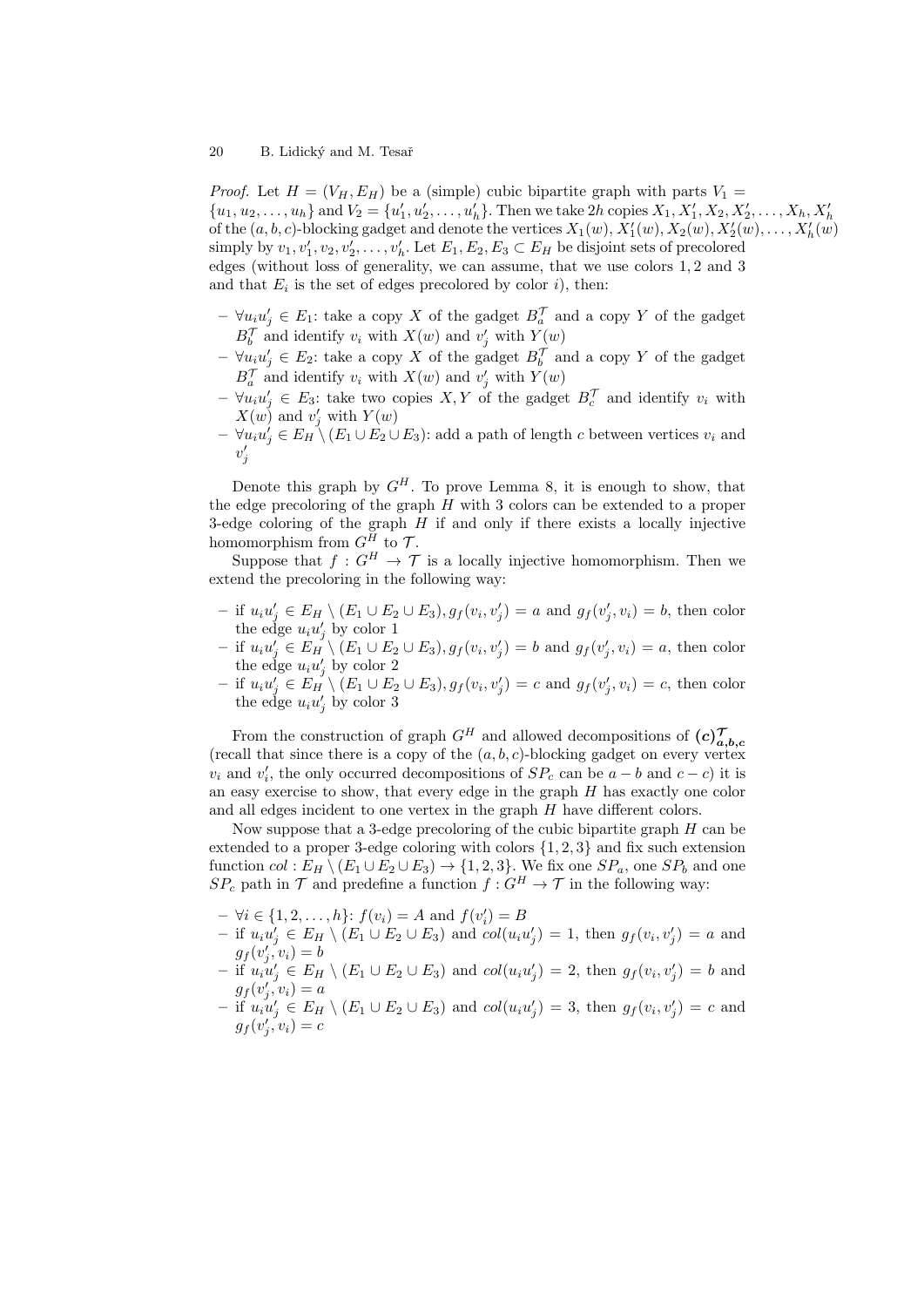It is again an easy exercise to show, that  $f$  can be extended to a locally injective homomorphism from  $G^H$  to  $\mathcal{T}$ .

# **Lemma 9.** Let  $\mathcal{T}$  be a  $\Theta$ -graph where  $(a + c)_{a,b,c}^{\mathcal{T}}: a - c, b - k, (a - a), (a - b), (b - c, b)$ then  $T$ -LIHOM is  $\overset{\cdots}{NP}$ -complete.

*Proof.* If  $(a + c)_{a,b,c}^{\mathcal{T}}: a_{k}c, b_{k}b_{k}$  then we can prove Lemma 9 in a similar way as Lemma 8, with the difference that instead of simple paths  $SP_a, SP_b, SP_c$ , we will use simple paths  $SP_a$ ,  $SP_c$  and  $SP_b$  (recall that in the proof of Lemma 8 the only fact about a, b and c we used, was that  $a \neq b \neq c \neq a$ ) and we have to be a little bit more careful, when we predefine a function  $f: G^H \to \mathcal{T}$ , because now we need for all  $i \in [h]$ :  $f(v_i) = A = f(v_i')$  (all other steps are exactly the same).

If  $(a + c)_{a,b,c}^{\mathcal{T}}$  allows decompositions  $b - c, b, a - a$  or  $a - b$ , then necessarily  $k \geq 2$  or  $l \geq 2$  (since these decompositions can only use  $SP_a$  and  $SP_b$  paths and there exists a decomposition  $b - k b$ ). Take the graph  $G<sup>H</sup>$  from the previous case (when  $(a + c)_{a,b,c}^{\mathcal{T}}: a_{k,c} \cdot b_{k}$ ), substitute all copies of  $(a, b, c)$ -blocking gadget by copies of the  $(a^2, b, c)$ -blocking gadget (if  $k \geq 2$ ) or by copies of the  $(a, b<sup>2</sup>, c)$ -blocking gadget (if  $k = 1$ ) and use the appropriate a-parity controller (if  $k \geq 2$ ) or b-parity controller (if  $k = 1$ ) to create a graph  $\overline{G^H}$  such, that in every locally injective homomorphism from  $f: \overline{G^H} \to \mathcal{T}$ ,  $\forall i, j : f(v_i) = f(v'_j)$ .

Now it is an easy exercise to show, that if  $f : \overline{G^H} \to \mathcal{T}$  is a locally injective homomorphism, then decompositions of all  $\Theta$ -paths between the vertices  $v_i$  and  $v'_j$  must be  $a - k \, c$  or  $b - k \, b$ , and these decompositions define a proper 3-edge coloring of the graph  $H$  (similarly as in the proof of Lemma 8). On the other side, if a partial 3-edge precoloring of the graph  $H$  can be extended to a proper 3-edge coloring, then it is not hard to find a locally injective homomorphism from  $\overline{G^H}$  to  $\mathcal T$  (again analogically as in the proof of Lemma 8).

**Lemma 10.** Let  $\mathcal{T}$  be a  $\Theta$ -graph where  $k = 1$  and  $(c)_{a,b,c}^{\mathcal{T}}: a_{-c} a, a_{-c} b, b_{-c} b, c - c$ 

then  $T$ -LIHOM is NP-complete.

*Proof.* Since  $(c)_{a,b,c}^{\mathcal{T}}: a_{c} a, a_{c} b, b_{c} b, c - c$ , it is easy to show that  $l \geq 2$ (because if  $l = 1$ , then there cannot be two consecutive paths neither of length a nor b in any decomposition of  $SP_c$  ). Then it is clear that  $(c + b)_{a,b,c}^{\mathcal{T}}$  allows  $a - k a$  (just take  $a - c a$  decomposition of  $SP_c$  and insert one path of length b to this decomposition) and  $c - k b$ . On the other side  $(c + b)_{a,b,c}^{\mathcal{T}}$  does not allow  $c - c$  and  $c - a$  (because  $c - c$  is too short, resp. too long and if it allows decomposition  $c - a$ , then  $(b)_{a,b,c}^{\mathcal{T}}$  must allow a decomposition  $a - a$ , which is not possible since  $k = 1$ ) and we have

$$
(b+c)_{a,b,c}^{\mathcal{T}}: a_{k}a, b_{k}c, (a_{k}a_{k}a_{k}, (a-b), (b-b))
$$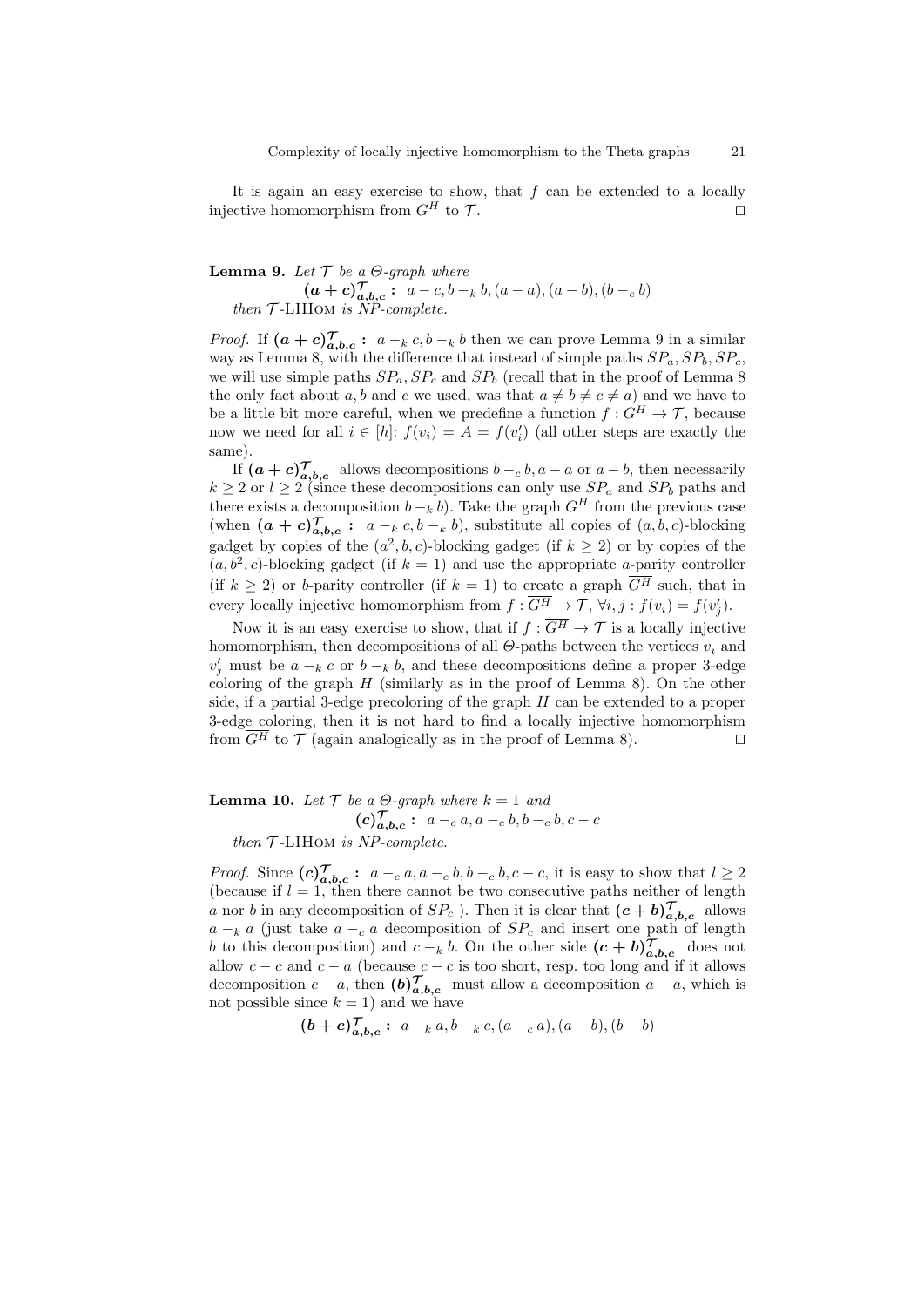And now we can prove this Lemma in the same way as Lemma 9. The only difference is that instead of simple paths  $SP_a$ ,  $SP_b$  and  $SP_c$ , we use simple paths  $SP<sub>b</sub>, SP<sub>a</sub>,$  and  $SP<sub>c</sub>$  (recall, that in the proof of Lemma 9 we used only fact, that  $a \neq b \neq c \neq a$ ).

## **Theorem 2.** Let  $\mathcal T$  be a  $\Theta$ -graph where  $k = 1$ . Then  $\mathcal T$ -LIHOM is NP-complete.

*Proof.* If  $c = a + b$  then clearly  $(c)_{a,b,c}^{\mathcal{T}}: a - k, b, c - c, (a - a)$  (Proposition 1) and using Lemma 4 we have, that  $\overrightarrow{T}$ -LIHOM is NP-complete. For the rest of the proof, we assume, that  $c \neq a + b$ .

By analysis of possible decompositions it is not hard to prove, that:

$$
(a + b)_{a,b,c}^{\mathcal{T}} : a -_k b, (a - a)
$$
  

$$
(a + c)_{a,b,c}^{\mathcal{T}} : a -_k c, (a - a), (a - b), (b - b)
$$

If  $(a+c)_{a,b,c}^{\mathcal{T}}$  does not allow any decomposition  $a-b$ , then  $(a+c)_{a,b,c}^{\mathcal{T}}$ :  $a - k \, c, (a - a), (b - b)$  and T-LIHOM is NP-complete by Lemma 1. So we can assume, that  $(a + c)_{a,b,c}^{\mathcal{T}}$  always allows some decomposition  $a - b$ .

If  $(a+c)_{a,b,c}^{\mathcal{T}}$  does not allow any decomposition  $a-a$ , then  $(a+c)_{a,b,c}^{\mathcal{T}}: a-a$ c, a – b, (b – b). It can be shown, that in this case  $(c)_{a,b,c}^{\mathcal{T}}$  allows decompositions  $c-c$  and  $b-b$  (because in every decomposition  $a-b$  of  $SP_{a+c}$ , the only convenient simple path of  $\mathcal T$  following the former  $SP_a$  is  $SP_b$ ). On the other side,  $(c)_{a,b,c}^{\mathcal T}$ neither allows decompositions  $a - c$ ,  $b - c$  (because of its total length) nor  $a - b$ (because  $(a+c)_{a,b,c}^{\mathcal{T}}$  does not allow  $a-a$ ), so we have  $(c)_{a,b,c}^{\mathcal{T}}: b-b, c-c, (a-a)$ and  $\mathcal{T}\text{-LIHOM}$  is NP-complete by Lemma 2.

Now we can assume, that  $(a + c)_{a,b,c}^{\mathcal{T}}: a - k, a - a, a - b, (b - b)$  and by a similar argument, as in the previous paragraph, we have:

$$
(c)_{a,b,c}^{\mathcal{T}}: a-b, b-b, c-c, (a-a)
$$

We continue by distinguishing two cases depending on the existence of decomposition  $a - a$  of  $(c)_{a,b,c}^{\mathcal{T}}$ :

- 1. If  $(c)_{a,b,c}^{\mathcal{T}}: a-b, b-b, c-c$ , then we know that there exists  $a-b$  decomposition of  $(c)_{a,b,c}^{\mathcal{T}}$ , but there is no  $a - a$  decomposition. It means (using  $c \neq a + b$ ), that there is only one decomposition  $a - b$  of  $(c)_{a,b,c}^{\mathcal{T}}$  (and necessarily  $c = a + b + b + \cdots + b$  and this decomposition either changes or keeps the parity. Using the fact, that every  $c - c$  decomposition of  $(c)_{a,b,c}^{\mathcal{T}}$ changes the parity (Proposition 1), we have two possibilities:
	- (a) If decomposition  $a b$  of  $(c)_{a,b,c}^{\mathcal{T}}$  changes the parity, then  $\mathcal{T}\text{-LIHOM}$  is NP-complete by Lemma 8.
	- (b) If decomposition  $a b$  of  $(c)_{a,b,c}^{\mathcal{T}}$  keeps the parity, then T-LIHOM is NP-complete by Lemma 4.
- 2. If  $(c)_{a,b,c}^{\mathcal{T}}: a-a, a-b, b-b, c-c$ , then we have the following three possibilities:
	- (a) If all  $a a$ ,  $a b$ ,  $b b$  decompositions keep the parity, then  $\mathcal{T}\text{-LIHOM}$ is NP-complete by Lemma 7.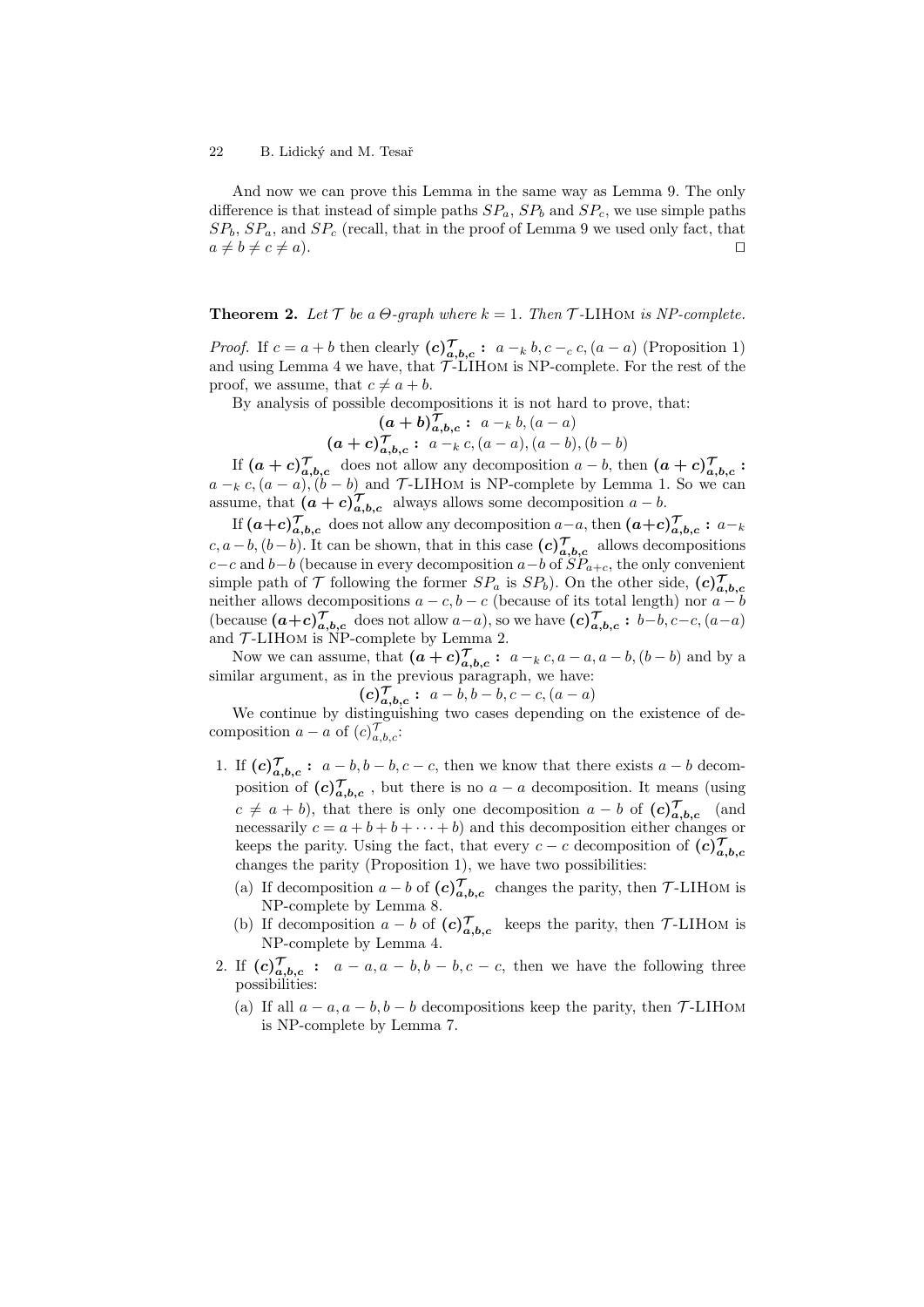Complexity of locally injective homomorphism to the Theta graphs 23

- (b) If all  $a-a$ ,  $a-b$ ,  $b-b$  decompositions change the parity, then  $\mathcal{T}$ -LIHOM is NP-complete by Lemma 10.
- (c) If there exists (at least one) parity changing  $a a, a b$  or  $b b$  decomposition and (at least one) parity keeping  $a - a$ ,  $a - b$  or  $b - b$  decomposition, then there must exist numbers  $i, j, i', j' \in \mathbb{N}_0$  such that  $c = ia + jb = i'a + j'b; i > i', i \le j + 1, i' \le j' + 1$  and  $i + j$  have different parity than  $i' + j'$  (these couples i, j, resp. i', j' correspond to the appropriate decompositions, because these decompositions can use only simple paths  $SP_a$  and  $SP_b$ ) and necessarily  $l \geq 2$  (because  $k = 1$ ). From all such quadruples  $i, j, i', j'$ , we choose the one with minimal  $i-i'$ and define  $p = (i - i')a + (i - i' - 1)b = (j' - j + i - i' - 1)b$ . It is clear, that  $(i - i') + (i - i' - 1)$  is odd and  $j' - j + i - i' - 1$  is even, so  $(p)_{a,b}^{\mathcal{T}}$  allows decompositions  $a - a$  and  $b - k b$ . If  $(p)_{a,b}^{\mathcal{T}}$  allows one of the decompositions  $a - k a$ ,  $b - c b$  or  $a - b$ , it means, that there exists  $i'', j'' \in \mathbb{N}_0$  such that  $p = i''a + j''b$ ,  $i'' \leq j'' + 1$ ,  $0 < i'' < i - i'$ . But in this case, we can find a quadruple  $i_0, j_0, i'_0, j'_0$ , with smaller  $i_0 - i'_0$ . which is a contradiction to our choice of the quadruple  $i, j, i', j'$ . So we have:

$$
(p)_{a,b}^{\mathcal{T}}: a -_c a, b -_k b
$$

and  $\mathcal{T}$ -LIHOM is NP-complete by Lemma 5.

$$
\qquad \qquad \Box
$$

**Theorem 3.** Let  $\mathcal{T}$  be a  $\Theta$ -graph where  $k \geq 2$ . Then  $\mathcal{T}$ -LIHOM is NP-complete. *Proof.* If  $c = a + b$ , then similarly as in the previous proof of Theorem 2,  $(c)$ , $\overline{\mathcal{J}}_{a,b,c}$ :  $a - k b, c - c, (a - a)$  and by Lemma 4 we get, that  $\mathcal{T}\text{-LIHOM}$  is NP-complete. For the rest of the proof, we assume, that  $c \neq a + b$ .

By a case analysis, it is not hard to prove, that:

$$
(a + b)_{a,b,c}^{\mathcal{T}} : a -_k b, (a - a)
$$
  

$$
(a + c)_{a,b,c}^{\mathcal{T}} : a -_k c, (a - a), (a - b), (b - b)
$$

If  $(a+c)_{a,b,c}^{\mathcal{T}}$  does not allow any decomposition  $a-b$ , then  $(a+c)_{a,b,c}^{\mathcal{T}}$ :  $a - k c$ ,  $(a - a)$ ,  $(b - b)$  and T-LIHOM is NP-complete by Lemma 1. So we can assume, that  $(a + c)_{a,b,c}^{\mathcal{T}}$  always allows some decomposition  $a - b$ .

If  $(a + c)<sub>a</sub>^{\tau}$ does not allow any decomposition  $b - b$ , then  $(a + c)_{a,b,c}^{\mathcal{T}}: a -_k c, a - b, (a - a)$ . It can be shown, that in this case  $(c)_{a,b,c}^{\mathcal{T}}$ neither allows decompositions  $a - c, b - c$  nor  $b - b$  (because if  $(c)_{a,b,c}^{\mathcal{T}}$  allows  $b-b$ , then  $(a + c)_{a,b,c}^{\mathcal{T}}$  allows  $b - b$  as well - contrary) and  $(c)_{a,b,c}^{\mathcal{T}}$  allows decompositions  $c - c$  and  $a - b$  (because in decomposition  $a - b$  of  $(a + c)_{a,b,c}^{\mathcal{T}}$ the only convenient simple path of  $\mathcal T$  following the former  $SP_a$  is  $SP_a$ , because in the other case  $(c)_{a,b,c}^{\mathcal{T}}$  allows decomposition  $b-b$ ). So we have  $(c)_{a,b,c}^{\mathcal{T}}$ :  $a - b, c - c, (a - a)$  and  $\mathcal{T}$ -LIHOM is NP-complete by Lemma 3.

Now we can assume, that  $(a + c)_{a,b,c}^{\mathcal{T}}$  allows some decomposition  $b - b$ . If there exists such  $b - b$  decomposition which keeps the parity, then  $\mathcal{T}\text{-LIHOM}$  is NP-complete by Lemma 9, else we have